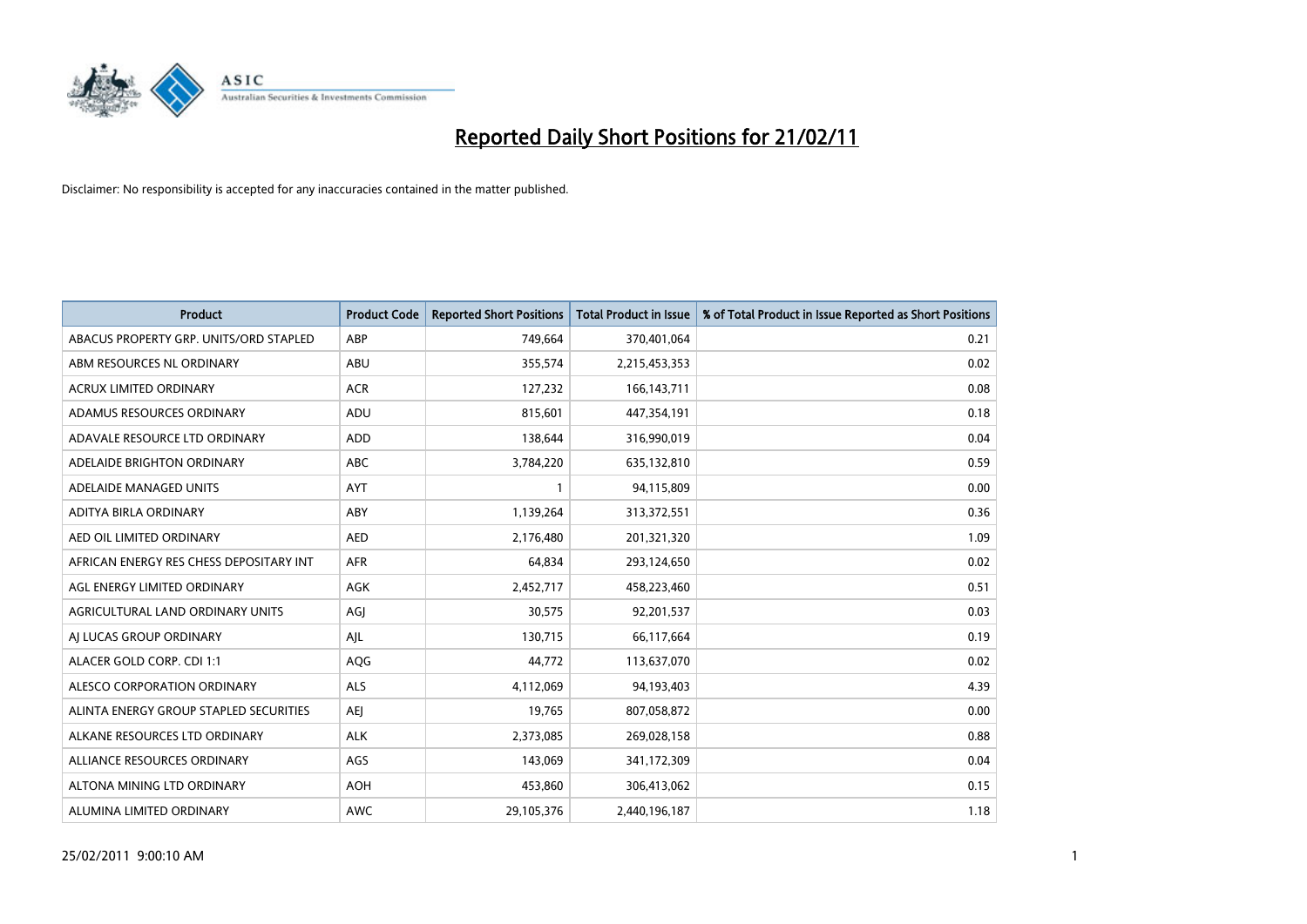

| <b>Product</b>                          | <b>Product Code</b> | <b>Reported Short Positions</b> | <b>Total Product in Issue</b> | % of Total Product in Issue Reported as Short Positions |
|-----------------------------------------|---------------------|---------------------------------|-------------------------------|---------------------------------------------------------|
| AMADEUS ENERGY ORDINARY                 | AMU                 | 454,000                         | 300,288,855                   | 0.15                                                    |
| AMALGAMATED HOLDINGS ORDINARY           | AHD                 | 6                               | 157,452,483                   | 0.00                                                    |
| AMCOR LIMITED ORDINARY                  | <b>AMC</b>          | 2,741,767                       | 1,225,519,046                 | 0.21                                                    |
| AMP CAPITAL CHINA ORDINARY UNITS        | AGF                 | 65,310                          | 337,034,455                   | 0.02                                                    |
| AMP LIMITED ORDINARY                    | AMP                 | 17,489,348                      | 2,094,424,200                 | 0.78                                                    |
| AMPELLA MINING ORDINARY                 | <b>AMX</b>          | 309,463                         | 202,975,108                   | 0.15                                                    |
| ANSELL LIMITED ORDINARY                 | <b>ANN</b>          | 5,086,866                       | 133,007,903                   | 3.83                                                    |
| ANTARES ENERGY LTD ORDINARY             | <b>AZZ</b>          | 2,230,696                       | 299,333,110                   | 0.74                                                    |
| ANZ BANKING GRP LTD ORDINARY            | ANZ                 | 8,284,019                       | 2,596,103,390                 | 0.32                                                    |
| APA GROUP STAPLED SECURITIES            | <b>APA</b>          | 5,827,337                       | 551,689,118                   | 1.06                                                    |
| APEX MINERALS NL ORDINARY               | <b>AXM</b>          | 885,146                         | 3,917,819,915                 | 0.02                                                    |
| APN EUROPEAN RETAIL UNITS STAPLED SEC.  | <b>AEZ</b>          | 11,832                          | 544,910,660                   | 0.00                                                    |
| APN NEWS & MEDIA ORDINARY               | <b>APN</b>          | 18,103,283                      | 606,084,019                   | 3.01                                                    |
| AQUARIUS PLATINUM. ORDINARY             | <b>AOP</b>          | 2,557,114                       | 463,241,295                   | 0.55                                                    |
| AQUILA RESOURCES ORDINARY               | <b>AQA</b>          | 3,203,118                       | 374,323,124                   | 0.84                                                    |
| ARAFURA RESOURCE LTD ORDINARY           | ARU                 | 3,314,278                       | 367,930,342                   | 0.91                                                    |
| ARB CORPORATION ORDINARY                | ARP                 | 10,821                          | 72,481,302                    | 0.01                                                    |
| ARDENT LEISURE GROUP STAPLED SECURITIES | AAD                 | 1,823,867                       | 312,836,274                   | 0.60                                                    |
| ARISTOCRAT LEISURE ORDINARY             | ALL                 | 27,132,192                      | 533,983,910                   | 5.08                                                    |
| ASCIANO LIMITED ORDINARY                | <b>AIO</b>          | 14,045,121                      | 2,926,103,883                 | 0.49                                                    |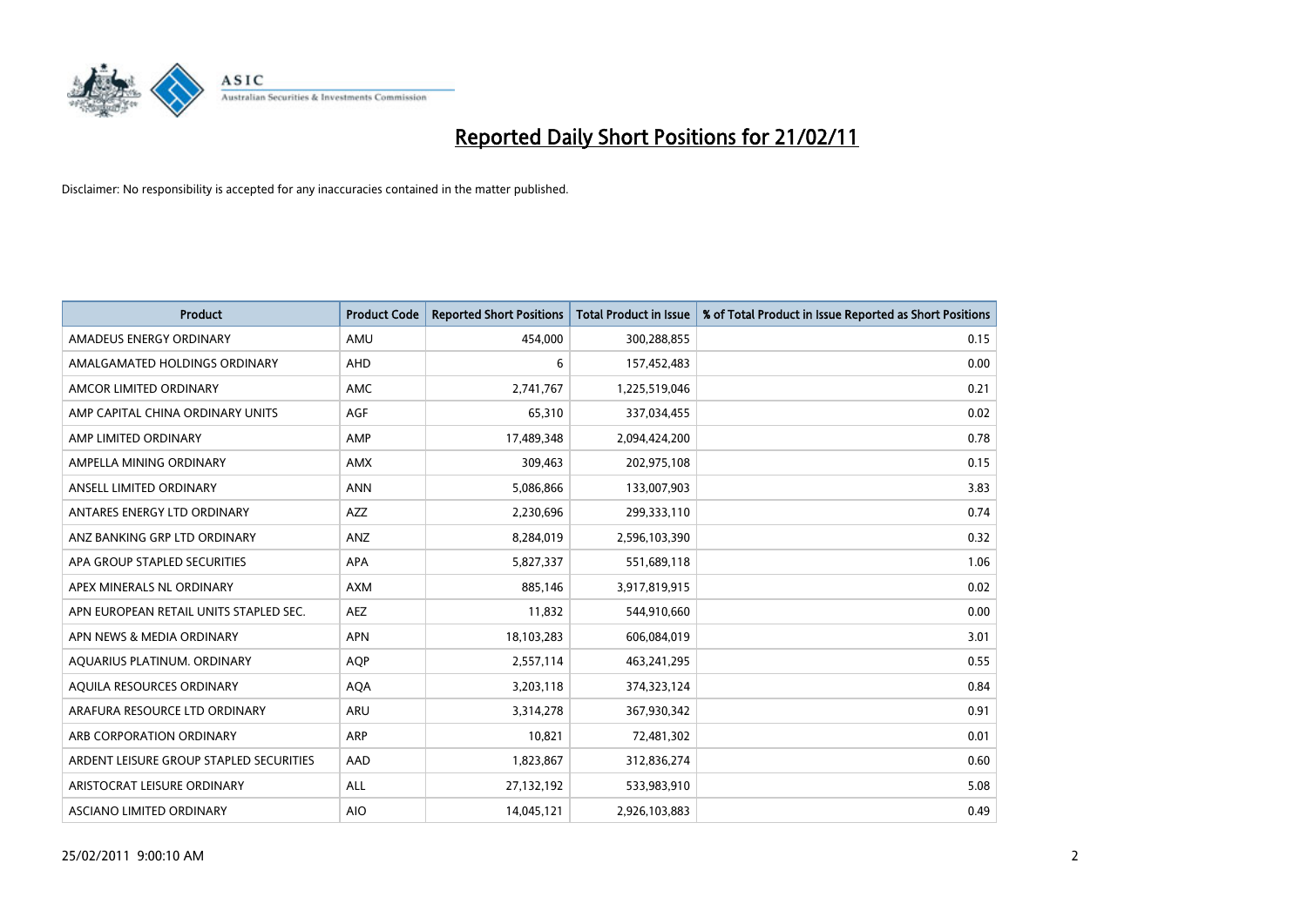

| <b>Product</b>                          | <b>Product Code</b> | <b>Reported Short Positions</b> | Total Product in Issue | % of Total Product in Issue Reported as Short Positions |
|-----------------------------------------|---------------------|---------------------------------|------------------------|---------------------------------------------------------|
| ASG GROUP LIMITED ORDINARY              | <b>ASZ</b>          | 19,019                          | 168,247,718            | 0.01                                                    |
| ASPEN GROUP ORD/UNITS STAPLED           | APZ                 | 1,043,296                       | 588,269,075            | 0.16                                                    |
| ASPIRE MINING LTD ORDINARY              | <b>AKM</b>          | 24,675                          | 534,723,044            | 0.00                                                    |
| ASTIVITA RENEWABLES ORDINARY            | <b>AIR</b>          | 185,000                         | 23,170,005             | 0.80                                                    |
| <b>ASTON RES LTD ORDINARY</b>           | <b>AZT</b>          | 1,833                           | 204,527,604            | 0.00                                                    |
| ASTRO JAP PROP GROUP STAPLED SECURITIES | AJA                 | 29,613                          | 50,821,741             | 0.06                                                    |
| ASX LIMITED ORDINARY                    | <b>ASX</b>          | 1,036,489                       | 175,136,729            | 0.59                                                    |
| ATLANTIC LIMITED ORDINARY               | ATI                 | 534,872                         | 110,858,957            | 0.48                                                    |
| ATLAS IRON LIMITED ORDINARY             | <b>AGO</b>          | 26,891,555                      | 714,554,224            | 3.75                                                    |
| <b>AURORA OIL &amp; GAS ORDINARY</b>    | <b>AUT</b>          | 487,304                         | 403,437,342            | 0.12                                                    |
| <b>AUSDRILL LIMITED ORDINARY</b>        | <b>ASL</b>          | 384,272                         | 262,933,906            | 0.15                                                    |
| AUSENCO LIMITED ORDINARY                | AAX                 | 3,999,611                       | 122,427,576            | 3.27                                                    |
| <b>AUSTAL LIMITED ORDINARY</b>          | ASB                 | 151,124                         | 188,069,638            | 0.07                                                    |
| <b>AUSTAR UNITED ORDINARY</b>           | <b>AUN</b>          | 18,416,776                      | 1,271,357,418          | 1.44                                                    |
| AUSTBROKERS HOLDINGS ORDINARY           | <b>AUB</b>          | 2                               | 54,339,433             | 0.00                                                    |
| AUSTIN ENGINEERING ORDINARY             | <b>ANG</b>          | 17,681                          | 71,614,403             | 0.02                                                    |
| <b>AUSTRALAND ASSETS ASSETS</b>         | AAZPB               | 1,168                           | 2,750,000              | 0.04                                                    |
| AUSTRALAND PROPERTY STAPLED SECURITY    | <b>ALZ</b>          | 469,783                         | 576,837,197            | 0.07                                                    |
| AUSTRALIAN AGRICULT, ORDINARY           | AAC                 | 4,580,659                       | 264,264,459            | 1.71                                                    |
| AUSTRALIAN EDUCATION UNITS              | <b>AEU</b>          | 625,000                         | 134,973,383            | 0.46                                                    |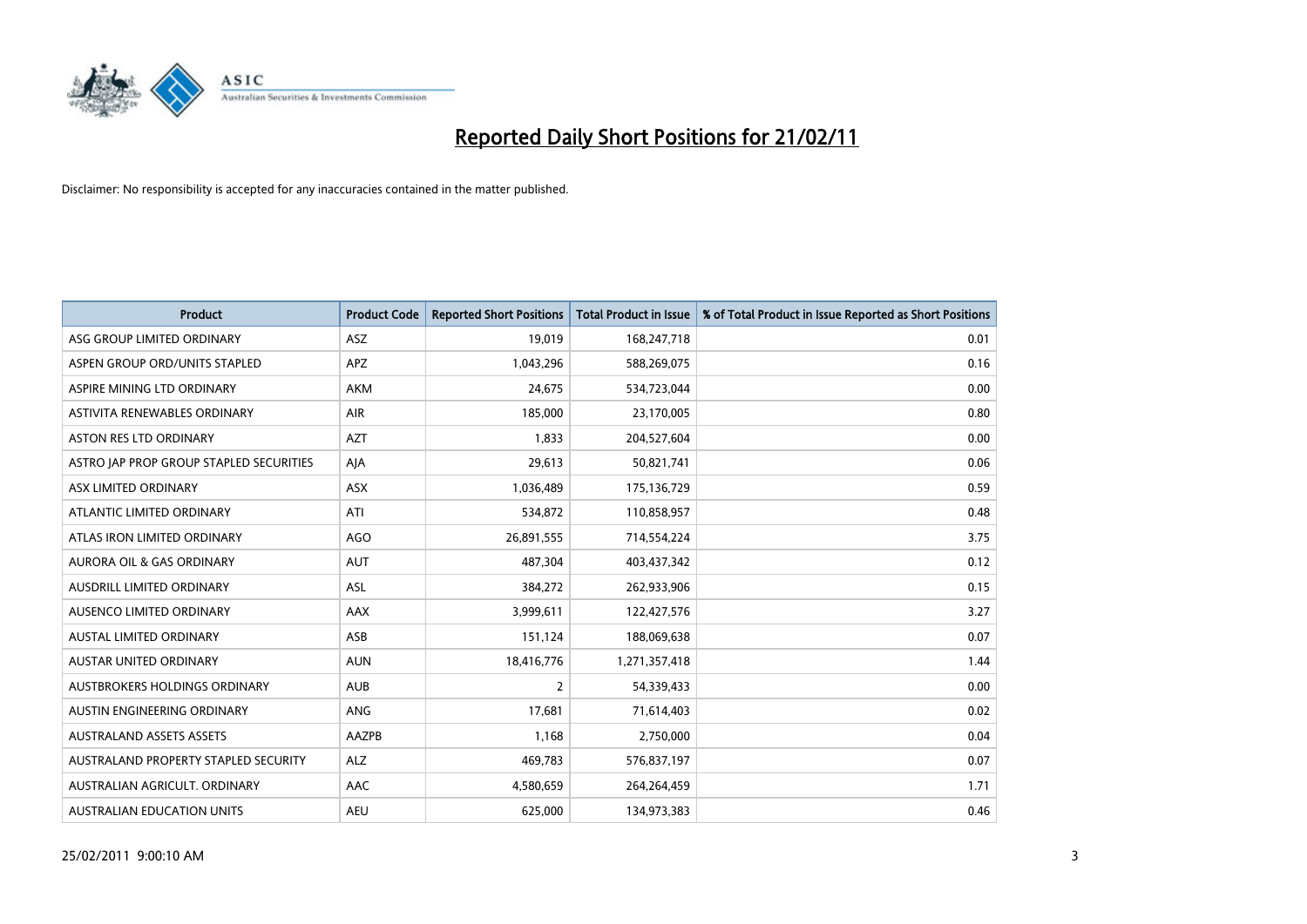

| <b>Product</b>                        | <b>Product Code</b> | <b>Reported Short Positions</b> | <b>Total Product in Issue</b> | % of Total Product in Issue Reported as Short Positions |
|---------------------------------------|---------------------|---------------------------------|-------------------------------|---------------------------------------------------------|
| AUSTRALIAN INFRASTR. UNITS/ORDINARY   | <b>AIX</b>          | 314,879                         | 620,733,944                   | 0.06                                                    |
| AUSTRALIAN MINES LTD ORDINARY         | <b>AUZ</b>          | 1,400,000                       | 396,909,440                   | 0.35                                                    |
| AUSTRALIAN PHARM, ORDINARY            | API                 | 1,225,255                       | 488,115,883                   | 0.25                                                    |
| AUTOMOTIVE HOLDINGS ORDINARY          | AHE                 | 423,183                         | 226,387,577                   | 0.17                                                    |
| AVEXA LIMITED ORDINARY                | <b>AVX</b>          | 243,657                         | 847,688,779                   | 0.03                                                    |
| AVOCA RESOURCES ORDINARY              | <b>AVO</b>          | 38,917                          | 303,331,781                   | 0.01                                                    |
| AWE LIMITED ORDINARY                  | <b>AWE</b>          | 2,588,640                       | 521,871,941                   | 0.49                                                    |
| AXA ASIA PACIFIC ORDINARY             | <b>AXA</b>          | 1,585,859                       | 2,067,095,545                 | 0.08                                                    |
| <b>BANDANNA ENERGY ORDINARY</b>       | <b>BND</b>          | 177,756                         | 426,265,482                   | 0.04                                                    |
| BANK OF OUEENSLAND, ORDINARY          | <b>BOO</b>          | 1,903,680                       | 222,072,957                   | 0.86                                                    |
| <b>BASS STRAIT OIL CO ORDINARY</b>    | <b>BAS</b>          | 1,482                           | 291,030,250                   | 0.00                                                    |
| BATHURST RESOURCES ORDINARY           | <b>BTU</b>          | 3,780,404                       | 613,291,330                   | 0.62                                                    |
| <b>BAUXITE RESOURCE LTD ORDINARY</b>  | <b>BAU</b>          | 354,244                         | 234,379,896                   | 0.15                                                    |
| <b>BC IRON LIMITED ORDINARY</b>       | <b>BCI</b>          | 10,648                          | 94,111,000                    | 0.01                                                    |
| <b>BEACH ENERGY LIMITED ORDINARY</b>  | <b>BPT</b>          | 3,379,015                       | 1,099,021,290                 | 0.32                                                    |
| BEADELL RESOURCE LTD ORDINARY         | <b>BDR</b>          | 65,358                          | 622,097,828                   | 0.01                                                    |
| BENDIGO AND ADELAIDE ORDINARY         | <b>BEN</b>          | 6,612,569                       | 357,625,053                   | 1.83                                                    |
| BENDIGO AND ADELAIDE RESET PREFERENCE | <b>BENPB</b>        | 135,205                         | 900,000                       | 15.02                                                   |
| BERKELEY RESOURCES ORDINARY           | <b>BKY</b>          | 710,894                         | 158,935,898                   | 0.44                                                    |
| BETASHARES ASX FIN ETF UNITS          | <b>OFN</b>          | 30,000                          | 4,509,251                     | 0.67                                                    |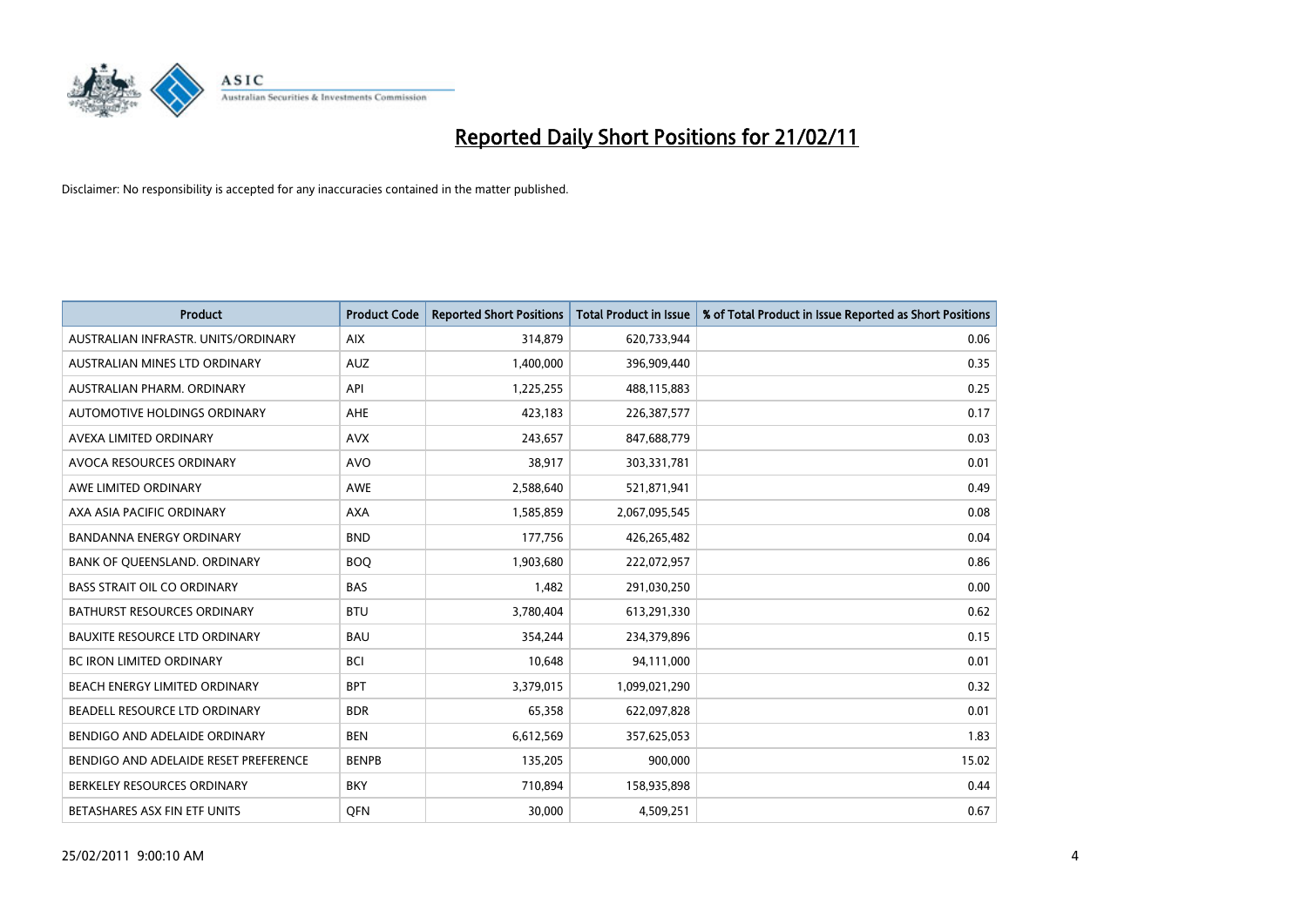

| <b>Product</b>                           | <b>Product Code</b> | <b>Reported Short Positions</b> | <b>Total Product in Issue</b> | % of Total Product in Issue Reported as Short Positions |
|------------------------------------------|---------------------|---------------------------------|-------------------------------|---------------------------------------------------------|
| BETASHARES ASX RES ETF UNITS             | <b>ORE</b>          | 95,000                          | 4,519,432                     | 2.10                                                    |
| <b>BHP BILLITON LIMITED ORDINARY</b>     | <b>BHP</b>          | 22,318,034                      | 3,356,081,497                 | 0.64                                                    |
| <b>BILLABONG ORDINARY</b>                | <b>BBG</b>          | 11,376,225                      | 253,613,826                   | 4.48                                                    |
| <b>BIOTA HOLDINGS ORDINARY</b>           | <b>BTA</b>          | 2,704,167                       | 180,805,565                   | 1.50                                                    |
| <b>BISALLOY STEEL ORDINARY</b>           | <b>BIS</b>          | 84.480                          | 216,455,965                   | 0.04                                                    |
| BKI INVESTMENT LTD ORDINARY              | <b>BKI</b>          | 508                             | 420,919,092                   | 0.00                                                    |
| <b>BLACKTHORN RESOURCES ORDINARY</b>     | <b>BTR</b>          | 35,848                          | 106,885,300                   | 0.03                                                    |
| <b>BLUESCOPE STEEL LTD ORDINARY</b>      | <b>BSL</b>          | 38,031,735                      | 1,842,207,385                 | 2.05                                                    |
| <b>BOART LONGYEAR ORDINARY</b>           | <b>BLY</b>          | 3,503,675                       | 461,163,412                   | 0.76                                                    |
| <b>BOOM LOGISTICS ORDINARY</b>           | <b>BOL</b>          | 337,999                         | 461,500,712                   | 0.07                                                    |
| BORAL LIMITED. ORDINARY                  | <b>BLD</b>          | 34,287,891                      | 724,446,767                   | 4.71                                                    |
| BOTSWANA METALS LTD ORDINARY             | <b>BML</b>          | 7,000                           | 143,717,013                   | 0.00                                                    |
| <b>BOW ENERGY LIMITED ORDINARY</b>       | <b>BOW</b>          | 768,151                         | 348,972,041                   | 0.21                                                    |
| <b>BRADKEN LIMITED ORDINARY</b>          | <b>BKN</b>          | 1,122,416                       | 139,639,929                   | 0.79                                                    |
| <b>BRAMBLES LIMITED ORDINARY</b>         | <b>BXB</b>          | 13,040,120                      | 1,450,673,115                 | 0.87                                                    |
| <b>BREVILLE GROUP LTD ORDINARY</b>       | <b>BRG</b>          | 2,740                           | 129,615,322                   | 0.00                                                    |
| <b>BRICKWORKS LIMITED ORDINARY</b>       | <b>BKW</b>          | 13,987                          | 147,567,333                   | 0.01                                                    |
| <b>BROCKMAN RESOURCES ORDINARY</b>       | <b>BRM</b>          | 92,457                          | 144,803,151                   | 0.06                                                    |
| BT INVESTMENT MNGMNT ORDINARY            | <b>BTT</b>          | 554,785                         | 160,000,000                   | 0.35                                                    |
| <b>BUNNINGS WAREHOUSE ORDINARY UNITS</b> | <b>BWP</b>          | 1,361,917                       | 427,042,646                   | 0.31                                                    |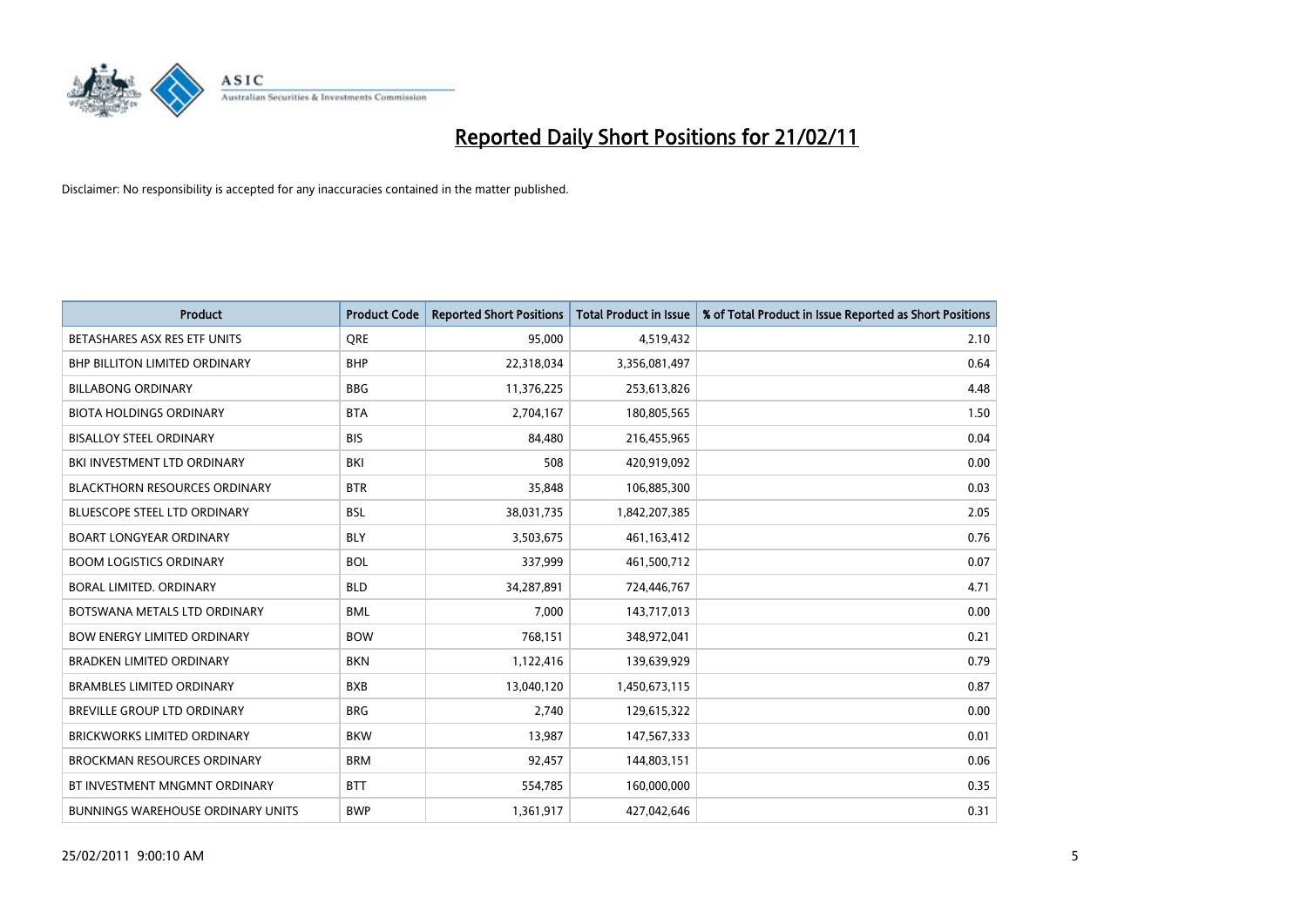

| <b>Product</b>                        | <b>Product Code</b> | <b>Reported Short Positions</b> | <b>Total Product in Issue</b> | % of Total Product in Issue Reported as Short Positions |
|---------------------------------------|---------------------|---------------------------------|-------------------------------|---------------------------------------------------------|
| <b>BURU ENERGY ORDINARY</b>           | <b>BRU</b>          | 155,589                         | 182,780,549                   | 0.09                                                    |
| CABCHARGE AUSTRALIA ORDINARY          | CAB                 | 909,600                         | 120,437,014                   | 0.75                                                    |
| CALTEX AUSTRALIA ORDINARY             | <b>CTX</b>          | 5,540,345                       | 270,000,000                   | 2.03                                                    |
| CAMPBELL BROTHERS ORDINARY            | <b>CPB</b>          | 69,614                          | 67,503,411                    | 0.10                                                    |
| CAPE LAMBERT RES LTD ORDINARY         | <b>CFE</b>          | 1,766,958                       | 588,333,880                   | 0.30                                                    |
| CAPRAL LIMITED ORDINARY               | CAA                 | 2,131,161                       | 387,898,255                   | 0.55                                                    |
| CARABELLA RES LTD ORDINARY            | <b>CLR</b>          | 7,200                           | 38,626,388                    | 0.02                                                    |
| <b>CARBON ENERGY ORDINARY</b>         | <b>CNX</b>          | 1,423,724                       | 670,872,650                   | 0.21                                                    |
| CARDNO LIMITED ORDINARY               | CDD                 | 13,841                          | 106,250,491                   | 0.01                                                    |
| <b>CARINDALE PROPERTY UNIT</b>        | <b>CDP</b>          | 222                             | 70,000,000                    | 0.00                                                    |
| CARNARVON PETROLEUM ORDINARY          | <b>CVN</b>          | 3,666,674                       | 687,820,634                   | 0.54                                                    |
| <b>CARNEGIE WAVE ENERGY ORDINARY</b>  | <b>CWE</b>          | 83,000                          | 859,087,627                   | 0.01                                                    |
| <b>CARPATHIAN RESOURCES ORDINARY</b>  | <b>CPN</b>          | 75,000                          | 265,533,501                   | 0.03                                                    |
| CARPENTARIA EXP. LTD ORDINARY         | CAP                 | 9,777                           | 94,341,301                    | 0.01                                                    |
| CARRICK GOLD LIMITED ORDINARY         | <b>CRK</b>          | 25,680                          | 139,500,000                   | 0.02                                                    |
| CARSALES.COM LTD ORDINARY             | <b>CRZ</b>          | 4,239,760                       | 234,073,300                   | 1.80                                                    |
| CASH CONVERTERS ORD/DIV ACCESS        | CCV                 | 364,992                         | 379,761,025                   | 0.08                                                    |
| <b>CASPIAN OIL &amp; GAS ORDINARY</b> | <b>CIG</b>          | 50,000                          | 1,331,500,513                 | 0.00                                                    |
| CATALPA RESOURCES ORDINARY            | CAH                 | 872,339                         | 177,954,355                   | 0.49                                                    |
| <b>CAZALY RESOURCES ORDINARY</b>      | CAZ                 | 1,150                           | 111,811,655                   | 0.00                                                    |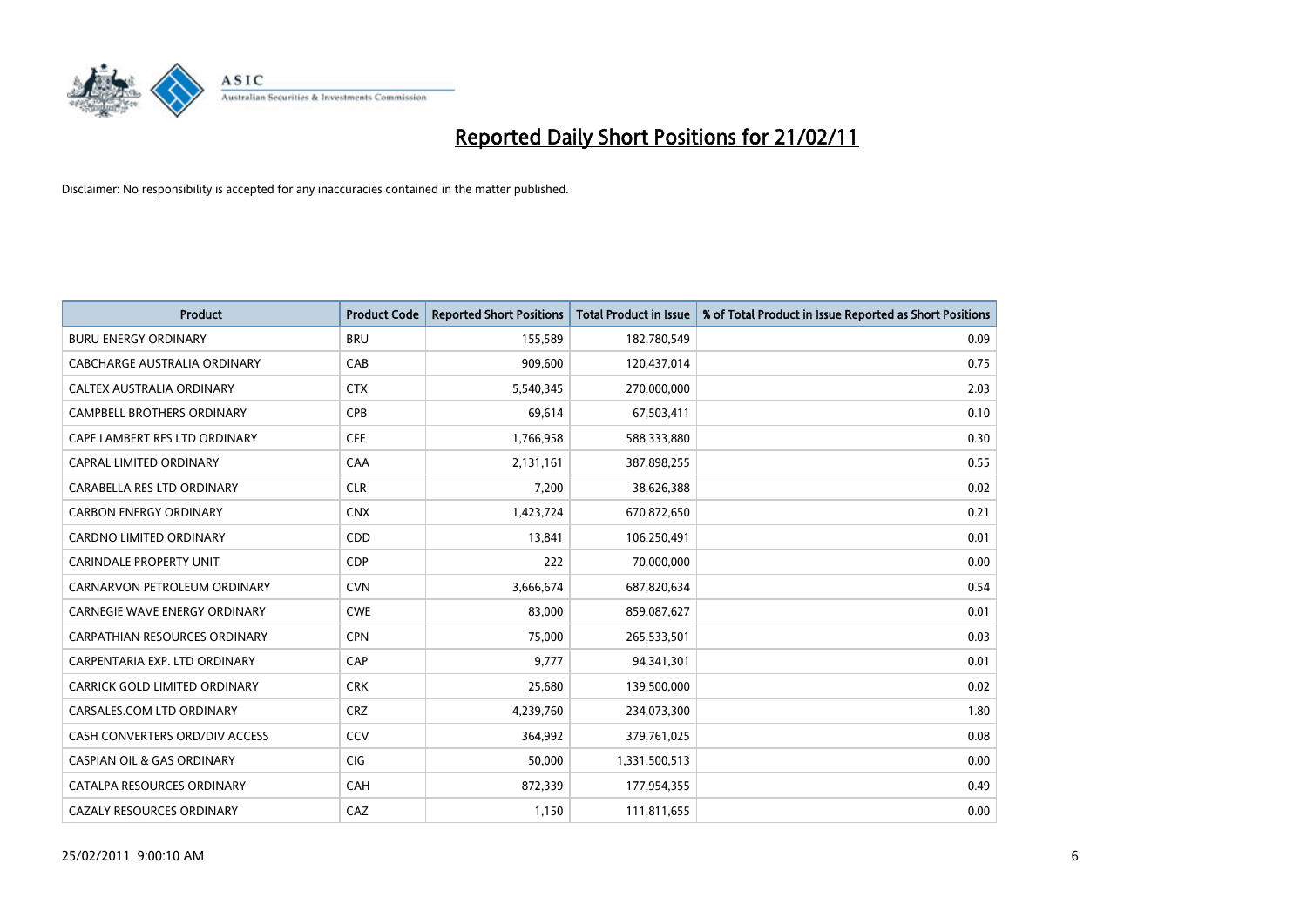

| <b>Product</b>                                | <b>Product Code</b> | <b>Reported Short Positions</b> | <b>Total Product in Issue</b> | % of Total Product in Issue Reported as Short Positions |
|-----------------------------------------------|---------------------|---------------------------------|-------------------------------|---------------------------------------------------------|
| <b>CEC GROUP LIMITED ORDINARY</b>             | <b>CEG</b>          | 1,750                           | 79,662,662                    | 0.00                                                    |
| <b>CELLNET GROUP ORDINARY</b>                 | <b>CLT</b>          | 1,342                           | 69,875,723                    | 0.00                                                    |
| CENTRAL PETROLEUM ORDINARY                    | <b>CTP</b>          | 163,513                         | 982,298,842                   | 0.02                                                    |
| CENTREBET INTERNAT, ORDINARY                  | <b>CIL</b>          | 10,799                          | 87,764,414                    | 0.01                                                    |
| <b>CENTRO PROPERTIES UNITS/ORD STAPLED</b>    | <b>CNP</b>          | 572,699                         | 972,414,514                   | 0.06                                                    |
| <b>CENTRO RETAIL GROUP STAPLED SECURITIES</b> | <b>CER</b>          | 1,577,821                       | 2,286,399,424                 | 0.07                                                    |
| CERAMIC FUEL CELLS ORDINARY                   | <b>CFU</b>          | 1,674,909                       | 1,201,353,566                 | 0.13                                                    |
| CFS RETAIL PROPERTY UNITS                     | <b>CFX</b>          | 42,033,104                      | 2,825,628,530                 | 1.46                                                    |
| CGA MINING LIMITED ORDINARY                   | <b>CGX</b>          | 1,000                           | 333,265,726                   | 0.00                                                    |
| <b>CHALLENGER DIV.PRO. STAPLED UNITS</b>      | <b>CDI</b>          | 43,696                          | 913,426,007                   | 0.00                                                    |
| CHALLENGER INFRAST. STAPLED UNITS             | <b>CIF</b>          | 332,361                         | 316,223,785                   | 0.10                                                    |
| <b>CHALLENGER LIMITED ORDINARY</b>            | <b>CGF</b>          | 5,418,886                       | 501,959,841                   | 1.05                                                    |
| CHANDLER MACLEOD LTD ORDINARY                 | <b>CMG</b>          | 340,915                         | 422,031,685                   | 0.08                                                    |
| CHARTER HALL GROUP STAPLED US PROHIBIT.       | <b>CHC</b>          | 506,411                         | 306,341,814                   | 0.16                                                    |
| <b>CHARTER HALL OFFICE UNIT</b>               | COO                 | 1,650,402                       | 493,319,730                   | 0.33                                                    |
| <b>CHARTER HALL RETAIL UNITS</b>              | <b>COR</b>          | 260,487                         | 305,810,723                   | 0.08                                                    |
| CHEMGENEX PHARMACEUT ORDINARY                 | <b>CXS</b>          | 89,061                          | 283,348,870                   | 0.03                                                    |
| CITIGOLD CORP LTD ORDINARY                    | <b>CTO</b>          | 2,114,790                       | 1,040,278,301                 | 0.21                                                    |
| CLINUVEL PHARMACEUT, ORDINARY                 | <b>CUV</b>          | 4,127                           | 30,379,956                    | 0.01                                                    |
| <b>CLOUGH LIMITED ORDINARY</b>                | <b>CLO</b>          | 896,153                         | 770,916,269                   | 0.11                                                    |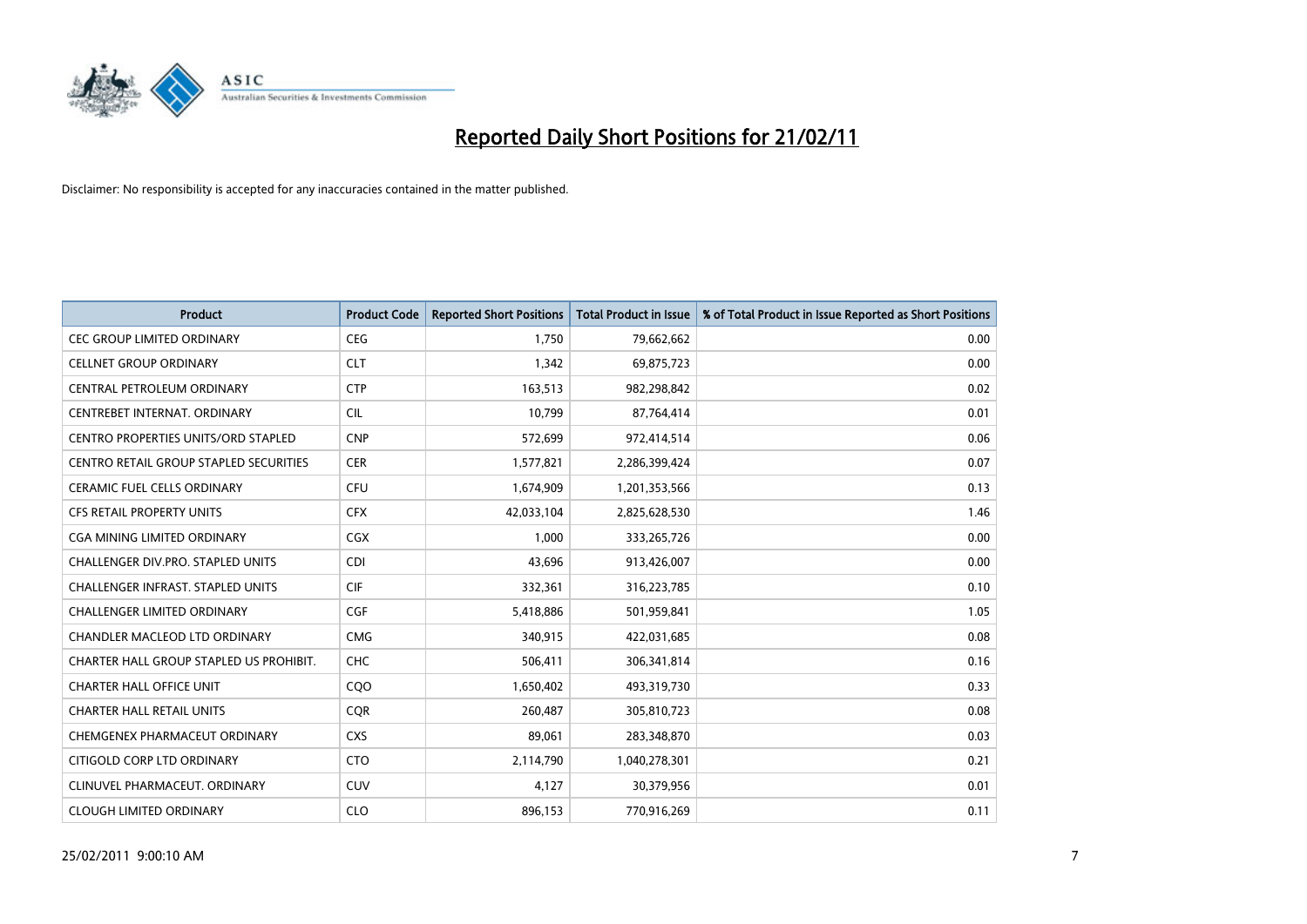

| <b>Product</b>                       | <b>Product Code</b> | <b>Reported Short Positions</b> | <b>Total Product in Issue</b> | % of Total Product in Issue Reported as Short Positions |
|--------------------------------------|---------------------|---------------------------------|-------------------------------|---------------------------------------------------------|
| <b>COAL &amp; ALLIED ORDINARY</b>    | <b>CNA</b>          | 1,320                           | 86,584,735                    | 0.00                                                    |
| COAL OF AFRICA LTD ORDINARY          | <b>CZA</b>          | 1,552,098                       | 530,514,663                   | 0.28                                                    |
| <b>COALSPUR MINES LTD ORDINARY</b>   | <b>CPL</b>          | 1,450,296                       | 488,049,453                   | 0.30                                                    |
| COCA-COLA AMATIL ORDINARY            | <b>CCL</b>          | 6,186,493                       | 756,004,067                   | 0.81                                                    |
| <b>COCHLEAR LIMITED ORDINARY</b>     | <b>COH</b>          | 1,188,323                       | 56,687,684                    | 2.10                                                    |
| <b>COCKATOO COAL ORDINARY</b>        | <b>COK</b>          | 2,114,284                       | 1,016,096,908                 | 0.21                                                    |
| <b>COFFEY INTERNATIONAL ORDINARY</b> | <b>COF</b>          | 327,711                         | 132,577,523                   | 0.24                                                    |
| COMMONWEALTH BANK, ORDINARY          | <b>CBA</b>          | 15,152,506                      | 1,548,932,074                 | 0.94                                                    |
| COMMONWEALTH PROP ORDINARY UNITS     | <b>CPA</b>          | 22,529,637                      | 2,449,599,711                 | 0.92                                                    |
| <b>COMPASS RESOURCES ORDINARY</b>    | <b>CMR</b>          | 160,952                         | 147,402,920                   | 0.11                                                    |
| <b>COMPUTERSHARE LTD ORDINARY</b>    | <b>CPU</b>          | 2,013,228                       | 555,664,059                   | 0.34                                                    |
| <b>CONDOR METALS LTD ORDINARY</b>    | <b>CNK</b>          | 1,473                           | 65,000,000                    | 0.00                                                    |
| CONNECTEAST GROUP STAPLED            | <b>CEU</b>          | 46,068,551                      | 3,940,145,951                 | 1.17                                                    |
| CONSOLIDATED MEDIA, ORDINARY         | <b>CMI</b>          | 2,220,492                       | 561,834,996                   | 0.39                                                    |
| <b>CONTANGO MICROCAP ORDINARY</b>    | <b>CTN</b>          | 7,500                           | 145,708,783                   | 0.01                                                    |
| CONTINENTAL COAL LTD ORDINARY        | <b>CCC</b>          | 1,481,119                       | 1,980,616,757                 | 0.07                                                    |
| COOPER ENERGY LTD ORDINARY           | <b>COE</b>          | 1,368,339                       | 292,576,001                   | 0.47                                                    |
| COPPER STRIKE LTD ORDINARY           | <b>CSE</b>          | 714                             | 129,455,571                   | 0.00                                                    |
| <b>CORDLIFE LIMITED ORDINARY</b>     | CBB                 |                                 | 145,360,920                   | 0.00                                                    |
| COUNT FINANCIAL ORDINARY             | COU                 | 691,875                         | 262,212,976                   | 0.27                                                    |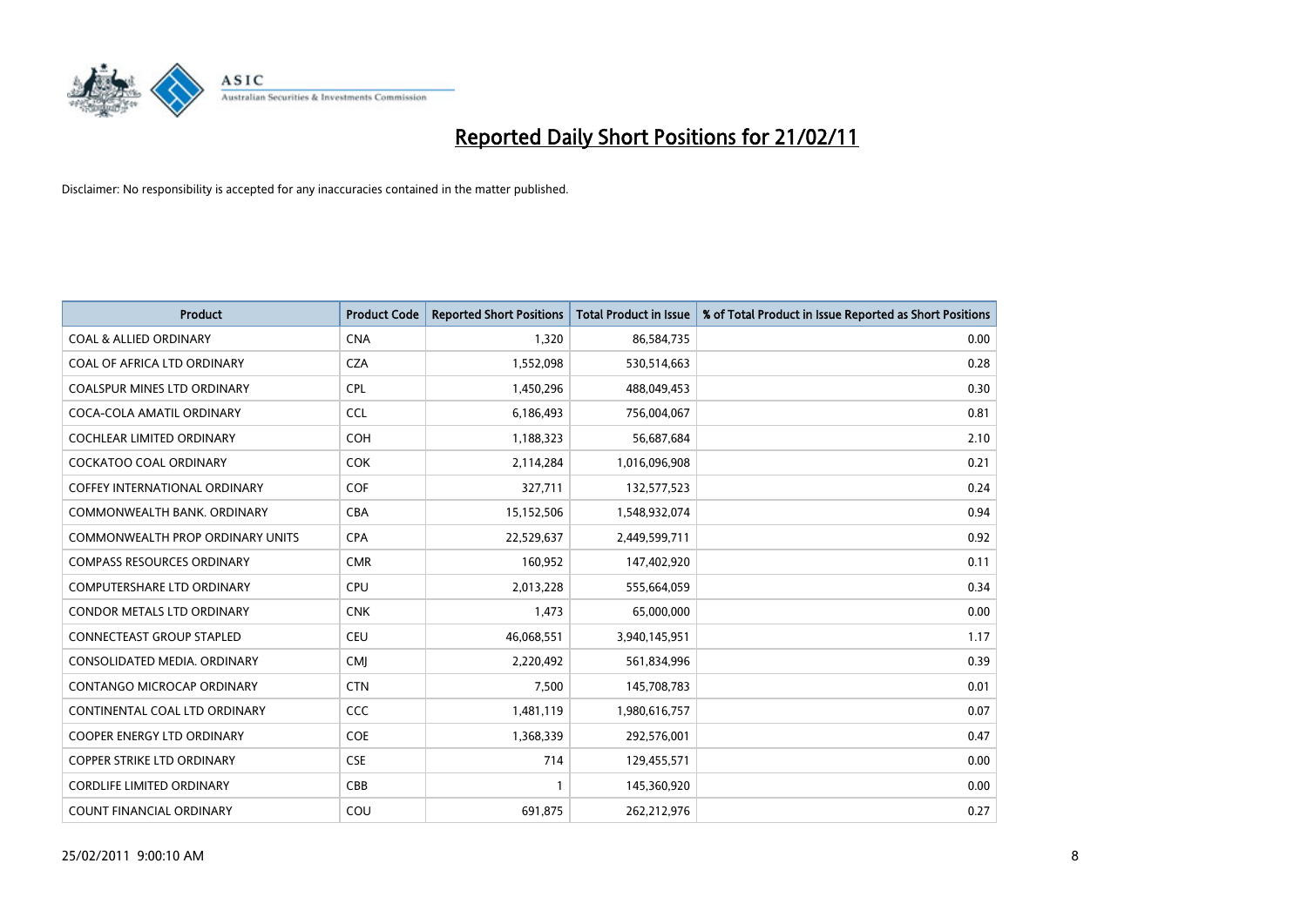

| <b>Product</b>                          | <b>Product Code</b> | <b>Reported Short Positions</b> | Total Product in Issue | % of Total Product in Issue Reported as Short Positions |
|-----------------------------------------|---------------------|---------------------------------|------------------------|---------------------------------------------------------|
| <b>CRANE GROUP LIMITED ORDINARY</b>     | <b>CRG</b>          | 1,462,151                       | 79,110,667             | 1.84                                                    |
| <b>CRESCENT GOLD ORDINARY</b>           | <b>CRE</b>          | 299,112                         | 1,077,909,687          | 0.03                                                    |
| <b>CROMWELL PROP STAPLED SECURITIES</b> | <b>CMW</b>          | 83,845                          | 910,985,951            | 0.01                                                    |
| <b>CROWN LIMITED ORDINARY</b>           | <b>CWN</b>          | 3,250,436                       | 754,131,800            | 0.41                                                    |
| <b>CSG LIMITED ORDINARY</b>             | CSV                 | 857,076                         | 244,933,695            | 0.35                                                    |
| <b>CSL LIMITED ORDINARY</b>             | <b>CSL</b>          | 3,316,049                       | 544,690,565            | 0.58                                                    |
| CSR LIMITED DEFERRED SETTLEMENT         | <b>CSRDA</b>        | 3,891,400                       | 505,969,838            | 0.77                                                    |
| <b>CUDECO LIMITED ORDINARY</b>          | CDU                 | 700,065                         | 145,512,643            | 0.47                                                    |
| <b>CUSTOMERS LIMITED ORDINARY</b>       | <b>CUS</b>          | 149,956                         | 134,869,357            | 0.11                                                    |
| DART ENERGY LTD ORDINARY                | <b>DTE</b>          | 117,636                         | 548,938,184            | 0.02                                                    |
| DAVID JONES LIMITED ORDINARY            | <b>DJS</b>          | 19,622,324                      | 514,034,694            | 3.81                                                    |
| <b>DECMIL GROUP LIMITED ORDINARY</b>    | <b>DCG</b>          | 17,397                          | 124,204,568            | 0.01                                                    |
| DEEP YELLOW LIMITED ORDINARY            | <b>DYL</b>          | 11,286                          | 1,127,084,458          | 0.00                                                    |
| DEVINE LIMITED ORDINARY                 | <b>DVN</b>          | 1,000                           | 634,918,223            | 0.00                                                    |
| DEXUS PROPERTY GROUP STAPLED UNITS      | <b>DXS</b>          | 19,700,280                      | 4,839,024,176          | 0.39                                                    |
| DISCOVERY METALS LTD ORDINARY           | <b>DML</b>          | 254,274                         | 436,628,231            | 0.06                                                    |
| DOMINO PIZZA ENTERPR ORDINARY           | <b>DMP</b>          | 3                               | 68,407,674             | 0.00                                                    |
| DOWNER EDI LIMITED ORDINARY             | <b>DOW</b>          | 8,267,589                       | 343,178,483            | 2.42                                                    |
| DRILLSEARCH ENERGY ORDINARY             | <b>DLS</b>          | 17,591                          | 206,808,417            | 0.01                                                    |
| DUET GROUP STAPLED US PROHIBIT.         | <b>DUE</b>          | 797,125                         | 909,692,991            | 0.09                                                    |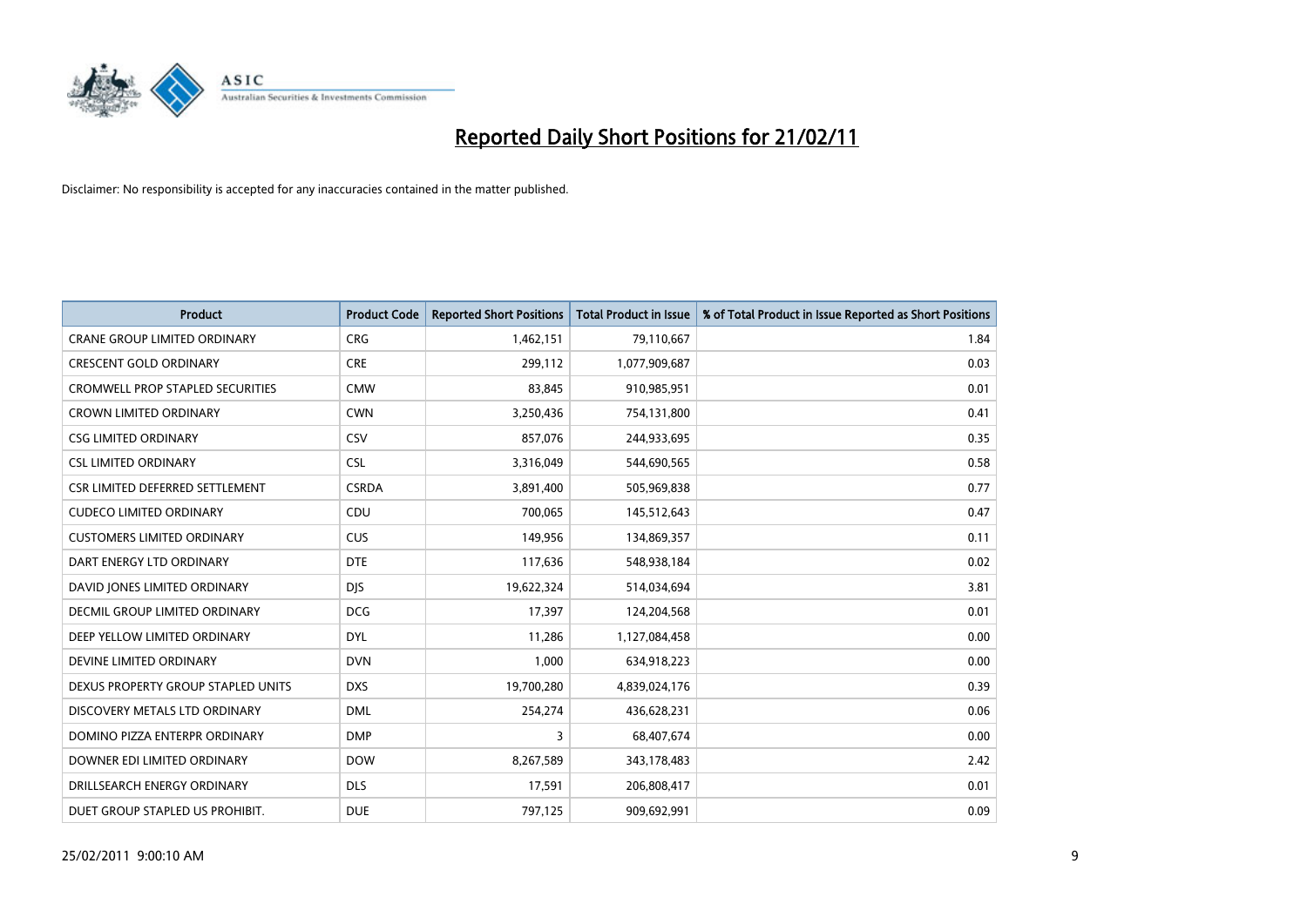

| <b>Product</b>                            | <b>Product Code</b> | <b>Reported Short Positions</b> | Total Product in Issue | % of Total Product in Issue Reported as Short Positions |
|-------------------------------------------|---------------------|---------------------------------|------------------------|---------------------------------------------------------|
| DULUXGROUP LIMITED ORDINARY               | <b>DLX</b>          | 1,785,535                       | 367,456,259            | 0.50                                                    |
| DWS ADVANCED ORDINARY                     | <b>DWS</b>          | 3.700                           | 132,362,763            | 0.00                                                    |
| DYESOL LIMITED ORDINARY                   | <b>DYE</b>          | 25,279                          | 143,546,197            | 0.02                                                    |
| EASTERN STAR GAS ORDINARY                 | ESG                 | 4,485,585                       | 991,567,041            | 0.44                                                    |
| EDT RETAIL TRUST UNITS                    | <b>EDT</b>          | 99,457                          | 4,700,290,868          | 0.00                                                    |
| <b>ELDERS LIMITED HYBRIDS</b>             | <b>ELDPA</b>        | 77,014                          | 1,500,000              | 5.13                                                    |
| <b>ELDERS LIMITED ORDINARY</b>            | <b>ELD</b>          | 17,174,635                      | 448,598,480            | 3.80                                                    |
| ELDORADO GOLD CORP CDI 1:1                | EAU                 | 141,386                         | 19,905,333             | 0.73                                                    |
| ELEMENTOS LIMITED ORDINARY                | <b>ELT</b>          | 8                               | 56,885,454             | 0.00                                                    |
| ELIXIR PETROLEUM LTD ORDINARY             | <b>EXR</b>          | 324,400                         | 188,988,472            | 0.17                                                    |
| <b>EMECO HOLDINGS ORDINARY</b>            | <b>EHL</b>          | 768,284                         | 631,237,586            | 0.12                                                    |
| <b>ENERGY RESOURCES ORDINARY 'A'</b>      | <b>ERA</b>          | 2,681,618                       | 190,737,934            | 1.41                                                    |
| <b>ENERGY WORLD CORPOR, ORDINARY</b>      | <b>EWC</b>          | 16,814,717                      | 1,561,166,672          | 1.09                                                    |
| <b>ENGENCO LIMITED ORDINARY</b>           | EGN                 | 668,476                         | 532,877,576            | 0.13                                                    |
| <b>ENTEK ENERGY LTD ORDINARY</b>          | ETE                 | 489,903                         | 287,692,535            | 0.17                                                    |
| <b>ENTELLECT SOLUTIONS ORDINARY</b>       | <b>ESN</b>          | 464,050                         | 1,740,334,200          | 0.03                                                    |
| <b>ENVESTRA LIMITED ORDINARY</b>          | <b>ENV</b>          | 1,767,007                       | 1,430,398,609          | 0.13                                                    |
| EQUATORIAL RES LTD ORDINARY               | EQX                 | 4,440                           | 89,367,922             | 0.00                                                    |
| EOUINOX MINERALS LTD CHESS DEPOSITARY INT | EON                 | 1,517,903                       | 877,042,919            | 0.17                                                    |
| EVEREST FINANCIAL ORDINARY                | <b>EFG</b>          | 4.300                           | 251,442,316            | 0.00                                                    |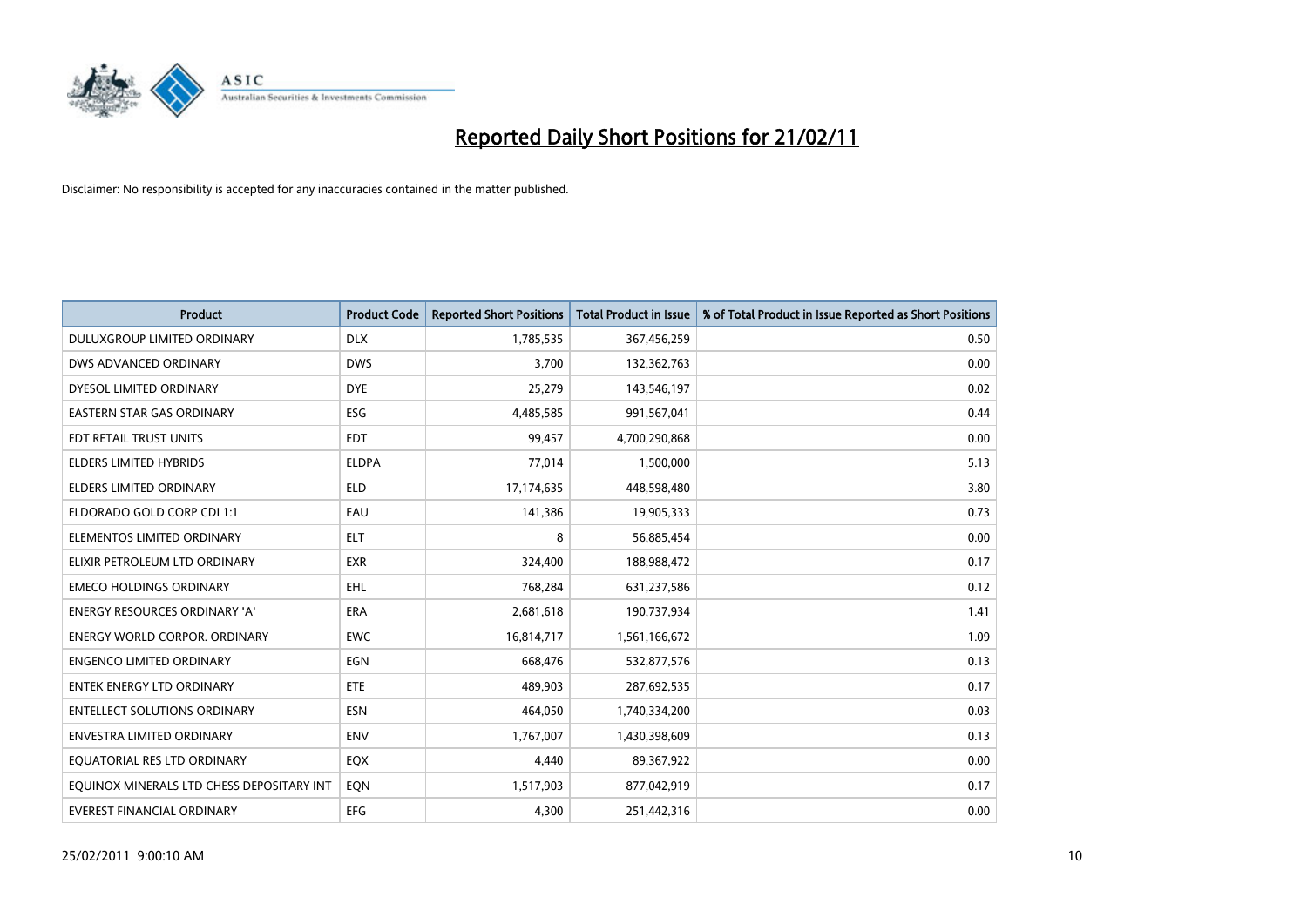

| <b>Product</b>                        | <b>Product Code</b> | <b>Reported Short Positions</b> | <b>Total Product in Issue</b> | % of Total Product in Issue Reported as Short Positions |
|---------------------------------------|---------------------|---------------------------------|-------------------------------|---------------------------------------------------------|
| <b>EXCO RESOURCES LTD ORDINARY</b>    | EXS                 | 31,826                          | 346,494,187                   | 0.01                                                    |
| EXTRACT RESOURCES ORDINARY            | <b>EXT</b>          | 305,344                         | 243,552,298                   | 0.12                                                    |
| FAIRFAX MEDIA LTD ORDINARY            | <b>FXI</b>          | 315,292,182                     | 2,351,955,725                 | 13.39                                                   |
| FANTASTIC HOLDINGS ORDINARY           | <b>FAN</b>          | 6,933                           | 102,739,538                   | 0.00                                                    |
| <b>FAR LTD ORDINARY</b>               | <b>FAR</b>          | 664,906                         | 1,244,439,464                 | 0.05                                                    |
| FERRAUS LIMITED ORDINARY              | <b>FRS</b>          | 574,145                         | 205,700,890                   | 0.28                                                    |
| FISHER & PAYKEL APP. ORDINARY         | <b>FPA</b>          | 8,773,970                       | 724,235,162                   | 1.21                                                    |
| FISHER & PAYKEL H. ORDINARY           | <b>FPH</b>          | 2,674,947                       | 520,409,135                   | 0.52                                                    |
| FKP PROPERTY GROUP STAPLED SECURITIES | <b>FKP</b>          | 21,032,692                      | 1,174,033,185                 | 1.82                                                    |
| FLEETWOOD CORP ORDINARY               | <b>FWD</b>          | 80,857                          | 57,281,484                    | 0.14                                                    |
| FLETCHER BUILDING ORDINARY            | <b>FBU</b>          | 5,747,773                       | 611,250,393                   | 0.94                                                    |
| FLEXIGROUP LIMITED ORDINARY           | <b>FXL</b>          | 49,908                          | 275,472,492                   | 0.02                                                    |
| <b>FLIGHT CENTRE ORDINARY</b>         | <b>FLT</b>          | 2,713,713                       | 99,798,029                    | 2.72                                                    |
| FLINDERS MINES LTD ORDINARY           | <b>FMS</b>          | 21,410,818                      | 1,820,384,571                 | 1.17                                                    |
| <b>FOCUS MINERALS LTD ORDINARY</b>    | <b>FML</b>          | 2,378,631                       | 2,865,543,210                 | 0.08                                                    |
| <b>FORGE GROUP LIMITED ORDINARY</b>   | FGE                 | 49,328                          | 82,864,014                    | 0.06                                                    |
| FORTE ENERGY NL ORDINARY              | <b>FTE</b>          | 2,958,986                       | 669,756,735                   | 0.44                                                    |
| FORTESCUE METALS GRP ORDINARY         | <b>FMG</b>          | 16,541,628                      | 3,112,711,159                 | 0.52                                                    |
| <b>FOSTER'S GROUP ORDINARY</b>        | <b>FGL</b>          | 6,106,796                       | 1,935,386,127                 | 0.32                                                    |
| FTD CORPORATION ORDINARY              | <b>FTD</b>          | 8,088                           | 33,474,593                    | 0.02                                                    |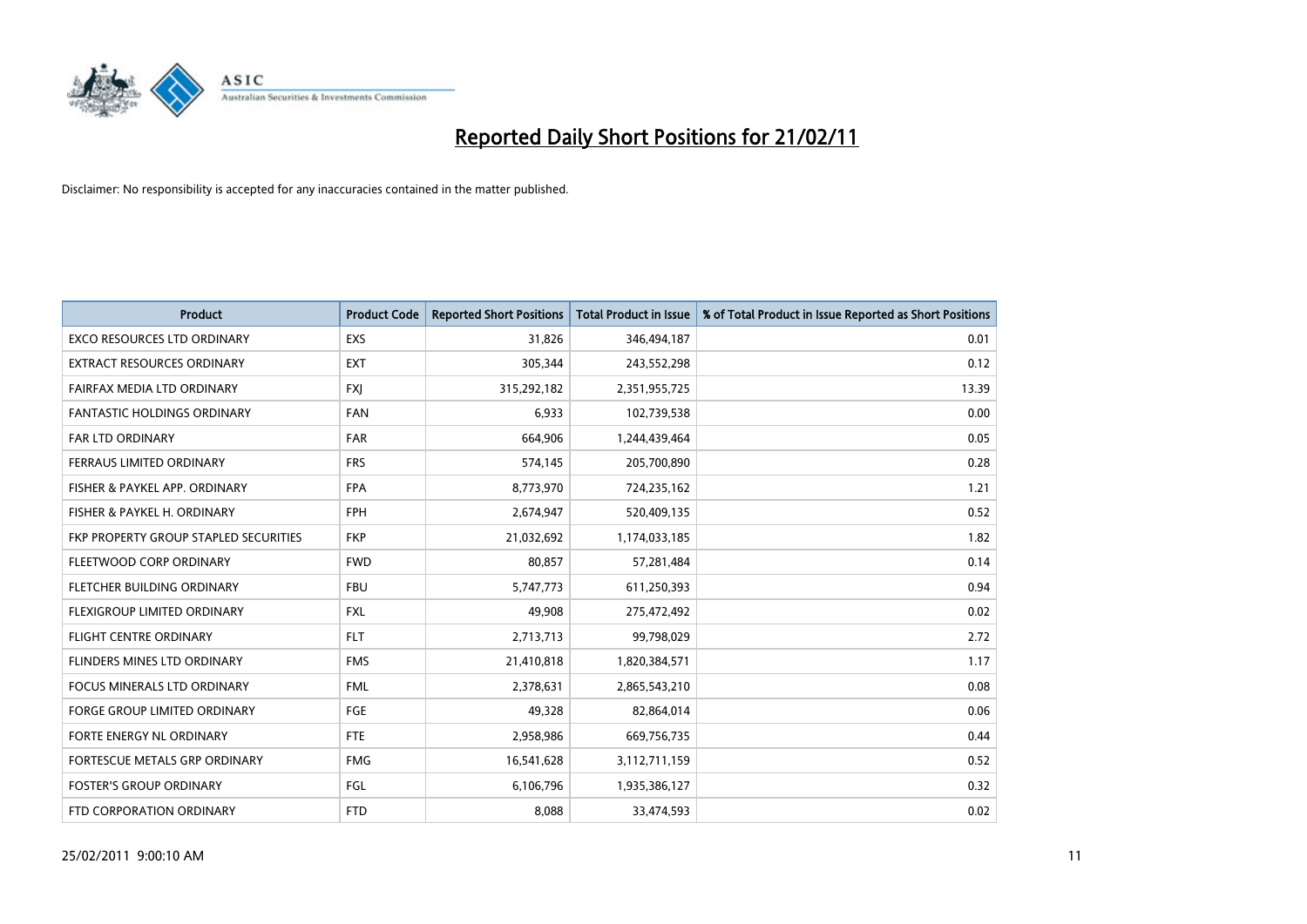

| <b>Product</b>                                   | <b>Product Code</b> | <b>Reported Short Positions</b> | <b>Total Product in Issue</b> | % of Total Product in Issue Reported as Short Positions |
|--------------------------------------------------|---------------------|---------------------------------|-------------------------------|---------------------------------------------------------|
| <b>FUNTASTIC LIMITED ORDINARY</b>                | <b>FUN</b>          | 322,528                         | 340,997,682                   | 0.09                                                    |
| <b>G.U.D. HOLDINGS ORDINARY</b>                  | GUD                 | 475,738                         | 68,426,721                    | 0.70                                                    |
| <b>G8 EDUCATION LIMITED ORDINARY</b>             | <b>GEM</b>          | 900,854                         | 183,304,537                   | 0.50                                                    |
| <b>GALAXY RESOURCES ORDINARY</b>                 | <b>GXY</b>          | 744,281                         | 214,236,091                   | 0.35                                                    |
| <b>GEODYNAMICS LIMITED ORDINARY</b>              | GDY                 | 650,757                         | 333,643,956                   | 0.20                                                    |
| <b>GINDALBIE METALS LTD ORDINARY</b>             | <b>GBG</b>          | 8,797,029                       | 935,215,590                   | 0.92                                                    |
| <b>GIRALIA RESOURCES NL ORDINARY</b>             | GIR                 | 81.078                          | 183,085,170                   | 0.04                                                    |
| <b>GLOBAL MINING ORDINARY</b>                    | GMI                 | 8,951                           | 191,820,968                   | 0.00                                                    |
| <b>GLOUCESTER COAL ORDINARY</b>                  | GCL                 | 254,976                         | 140,447,062                   | 0.18                                                    |
| <b>GME RESOURCES LTD ORDINARY</b>                | <b>GME</b>          | 800                             | 302,352,750                   | 0.00                                                    |
| <b>GOLDEN WEST RESOURCE ORDINARY</b>             | <b>GWR</b>          | 1,617                           | 189,643,817                   | 0.00                                                    |
| <b>GOODMAN FIELDER, ORDINARY</b>                 | GFF                 | 26,156,221                      | 1,380,386,438                 | 1.91                                                    |
| <b>GOODMAN GROUP STAPLED US PROHIBIT.</b>        | <b>GMG</b>          | 5,751,296                       | 6,893,222,796                 | 0.08                                                    |
| <b>GPT GROUP STAPLED SEC.</b>                    | <b>GPT</b>          | 8,914,064                       | 1,855,529,431                 | 0.47                                                    |
| <b>GRAINCORP LIMITED A CLASS ORDINARY</b>        | <b>GNC</b>          | 702,268                         | 198,318,900                   | 0.35                                                    |
| <b>GRANGE RESOURCES. ORDINARY</b>                | GRR                 | 1,153,196                       | 1,152,077,403                 | 0.10                                                    |
| <b>GREENCAP LIMITED ORDINARY</b>                 | GCG                 |                                 | 262,515,385                   | 0.00                                                    |
| <b>GREENLAND MIN EN LTD ORDINARY</b>             | GGG                 | 1,236,820                       | 310,937,808                   | 0.39                                                    |
| <b>GRYPHON MINERALS LTD ORDINARY</b>             | GRY                 | 238,859                         | 292,822,058                   | 0.08                                                    |
| <b>GUINNESS PEAT GROUP. CHESS DEPOSITARY INT</b> | <b>GPG</b>          | 56                              | 292,813,582                   | 0.00                                                    |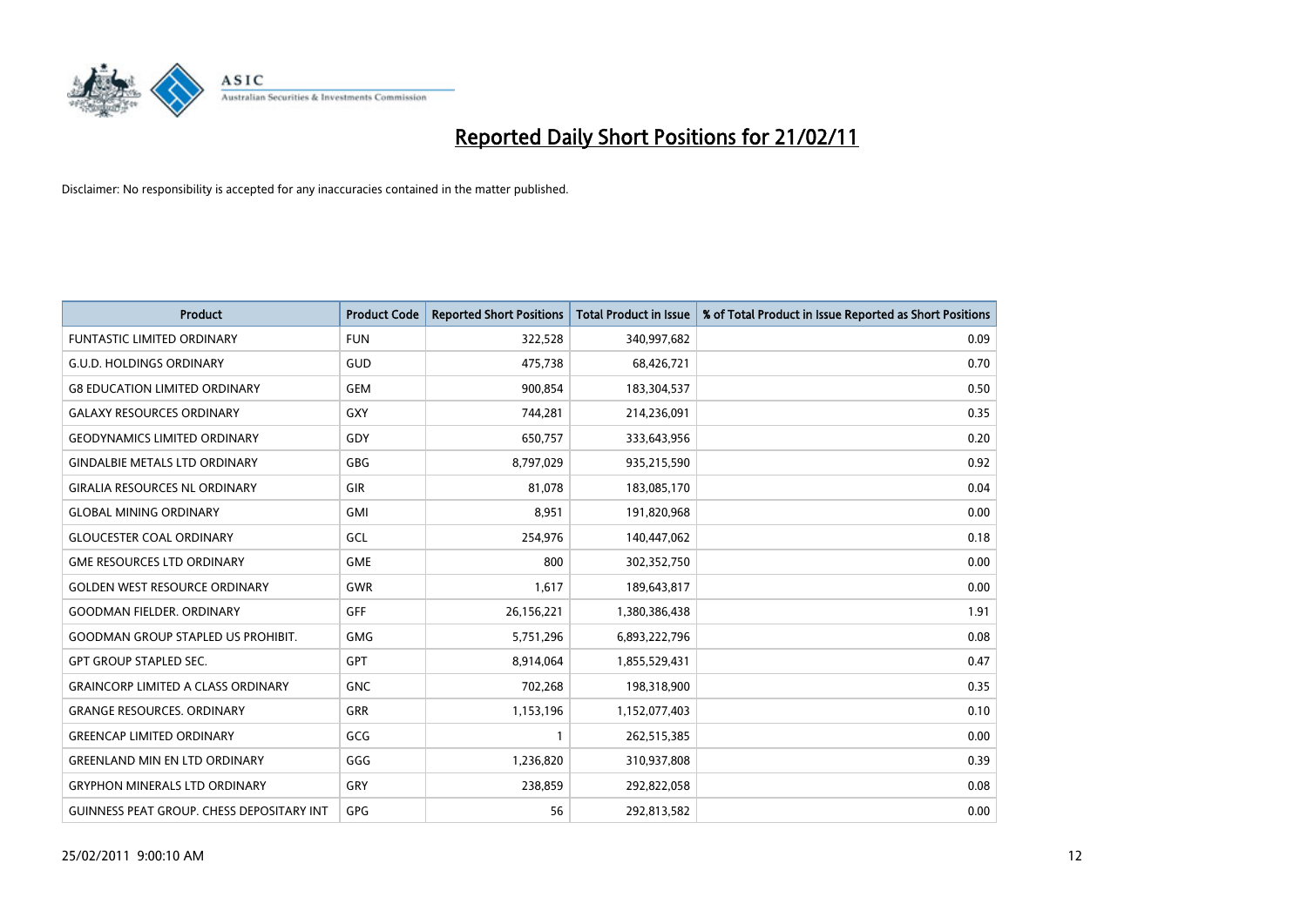

| Product                               | <b>Product Code</b> | <b>Reported Short Positions</b> | <b>Total Product in Issue</b> | % of Total Product in Issue Reported as Short Positions |
|---------------------------------------|---------------------|---------------------------------|-------------------------------|---------------------------------------------------------|
| <b>GUIARAT NRE COAL LTD ORDINARY</b>  | <b>GNM</b>          | 113,519                         | 890,948,858                   | 0.01                                                    |
| <b>GUNNS LIMITED ORDINARY</b>         | <b>GNS</b>          | 29,988,549                      | 848,401,559                   | 3.52                                                    |
| <b>GWA GROUP LTD ORDINARY</b>         | <b>GWA</b>          | 5,453,605                       | 301,102,514                   | 1.83                                                    |
| HARVEY NORMAN ORDINARY                | <b>HVN</b>          | 39,046,932                      | 1,062,316,784                 | 3.65                                                    |
| HASTIE GROUP LIMITED ORDINARY         | <b>HST</b>          | 2,690,376                       | 239,781,419                   | 1.11                                                    |
| HASTINGS DIVERSIFIED STAPLED SECURITY | <b>HDF</b>          | 621,729                         | 520,447,040                   | 0.11                                                    |
| <b>HEARTWARE INT INC CDI 35:1</b>     | <b>HIN</b>          | 272,008                         | 66,059,280                    | 0.41                                                    |
| <b>HENDERSON GROUP CDI 1:1</b>        | <b>HGG</b>          | 5,298,269                       | 554,072,125                   | 0.96                                                    |
| HFA HOLDINGS LIMITED ORDINARY         | <b>HFA</b>          | 2,052,481                       | 469,330,170                   | 0.43                                                    |
| <b>HIGHLANDS PACIFIC ORDINARY</b>     | <b>HIG</b>          | 2,382,804                       | 686,082,148                   | 0.35                                                    |
| HILLCREST LITIGAT, ORDINARY           | <b>HLS</b>          | 1,600,000                       | 76,488,557                    | 2.09                                                    |
| HILLGROVE RES LTD ORDINARY            | <b>HGO</b>          | 335,283                         | 793,698,575                   | 0.04                                                    |
| HILLS HOLDINGS LTD ORDINARY           | <b>HIL</b>          | 2,027,070                       | 248,676,841                   | 0.80                                                    |
| HORIZON OIL LIMITED ORDINARY          | <b>HZN</b>          | 2,747,307                       | 1,130,311,515                 | 0.24                                                    |
| HUNNU COAL LIMITED ORDINARY           | <b>HUN</b>          | 1,009,157                       | 182,565,002                   | 0.56                                                    |
| <b>ICON ENERGY LIMITED ORDINARY</b>   | <b>ICN</b>          | 303,636                         | 469,301,394                   | 0.06                                                    |
| <b>IINET LIMITED ORDINARY</b>         | <b>IIN</b>          | 1,064,753                       | 152,160,119                   | 0.69                                                    |
| ILUKA RESOURCES ORDINARY              | ILU                 | 4,555,705                       | 418,700,517                   | 1.07                                                    |
| <b>IMDEX LIMITED ORDINARY</b>         | <b>IMD</b>          | 23,565                          | 197,942,297                   | 0.01                                                    |
| IMF (AUSTRALIA) LTD ORDINARY          | <b>IMF</b>          | 391,824                         | 122,496,819                   | 0.32                                                    |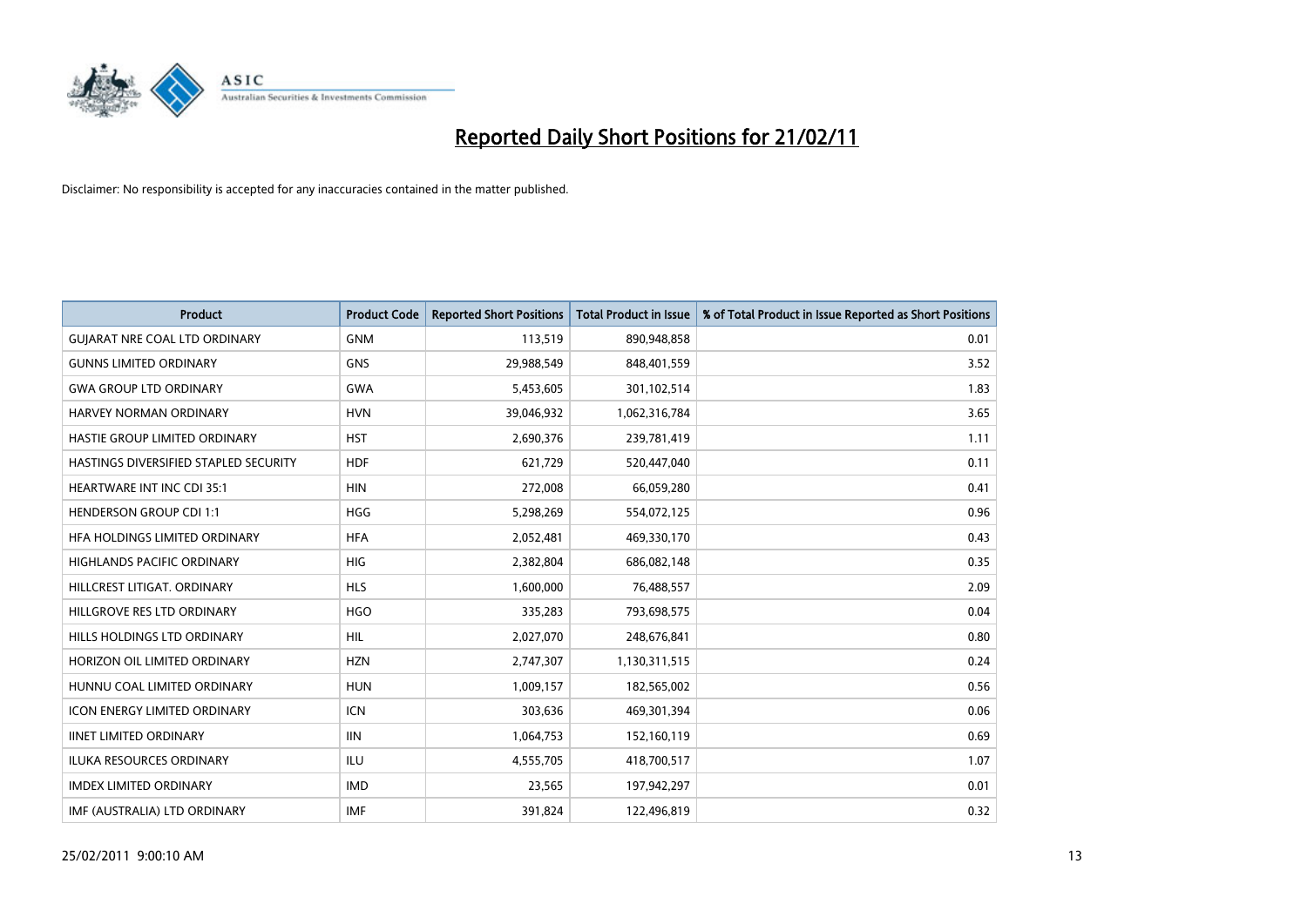

| Product                                  | <b>Product Code</b> | <b>Reported Short Positions</b> | <b>Total Product in Issue</b> | % of Total Product in Issue Reported as Short Positions |
|------------------------------------------|---------------------|---------------------------------|-------------------------------|---------------------------------------------------------|
| <b>IMX RESOURCES LTD ORDINARY</b>        | <b>IXR</b>          | 20,000                          | 262,612,803                   | 0.01                                                    |
| <b>INCITEC PIVOT ORDINARY</b>            | <b>IPL</b>          | 5,764,259                       | 1,628,730,107                 | 0.35                                                    |
| <b>INDAGO RESOURCES LTD ORDINARY</b>     | <b>IDG</b>          | 8,179                           | 7,398,655                     | 0.11                                                    |
| INDEPENDENCE GROUP ORDINARY              | <b>IGO</b>          | 1,853,151                       | 138,777,305                   | 1.34                                                    |
| <b>INDOPHIL RESOURCES ORDINARY</b>       | <b>IRN</b>          | 351,636                         | 471,445,763                   | 0.07                                                    |
| <b>INDUSTREA LIMITED ORDINARY</b>        | IDL                 | 1,138,399                       | 363,878,295                   | 0.30                                                    |
| <b>INFIGEN ENERGY STAPLED SECURITIES</b> | <b>IFN</b>          | 6,788,363                       | 761,222,569                   | 0.89                                                    |
| ING INDUSTRIAL FUND UNITS                | <b>IIF</b>          | 1,045,795                       | 2,592,249,647                 | 0.04                                                    |
| ING OFFICE FUND STAPLED SECURITIES       | <b>IOF</b>          | 14,418,095                      | 2,729,071,212                 | 0.52                                                    |
| ING RE COM GROUP STAPLED SECURITIES      | <b>ILF</b>          | 9,075                           | 441,029,194                   | 0.00                                                    |
| <b>INSURANCE AUSTRALIA ORDINARY</b>      | IAG                 | 7,537,144                       | 2,079,034,021                 | 0.35                                                    |
| <b>INTEGRA MINING LTD, ORDINARY</b>      | IGR                 | 5,094,871                       | 757,942,394                   | 0.66                                                    |
| INTER COAL HOLD LTD ORDINARY             | ICL                 | 498.041                         | 316,342,835                   | 0.16                                                    |
| <b>INTREPID MINES ORDINARY</b>           | <b>IAU</b>          | 2,103,400                       | 517,525,349                   | 0.40                                                    |
| <b>INVOCARE LIMITED ORDINARY</b>         | <b>IVC</b>          | 1,063,370                       | 102,421,288                   | 1.04                                                    |
| ION LIMITED ORDINARY                     | <b>ION</b>          | 164,453                         | 256,365,105                   | 0.06                                                    |
| <b>IOOF HOLDINGS LTD ORDINARY</b>        | <b>IFL</b>          | 1,747,181                       | 229,794,395                   | 0.75                                                    |
| <b>IRESS MARKET TECH. ORDINARY</b>       | <b>IRE</b>          | 2,163,108                       | 126,018,142                   | 1.71                                                    |
| <b>IRON ORE HOLDINGS ORDINARY</b>        | <b>IOH</b>          | 190,486                         | 137,615,694                   | 0.14                                                    |
| ISHARES S&P 500 CDI 1:1                  | <b>IVV</b>          | 37,069                          | 116,350,000                   | 0.03                                                    |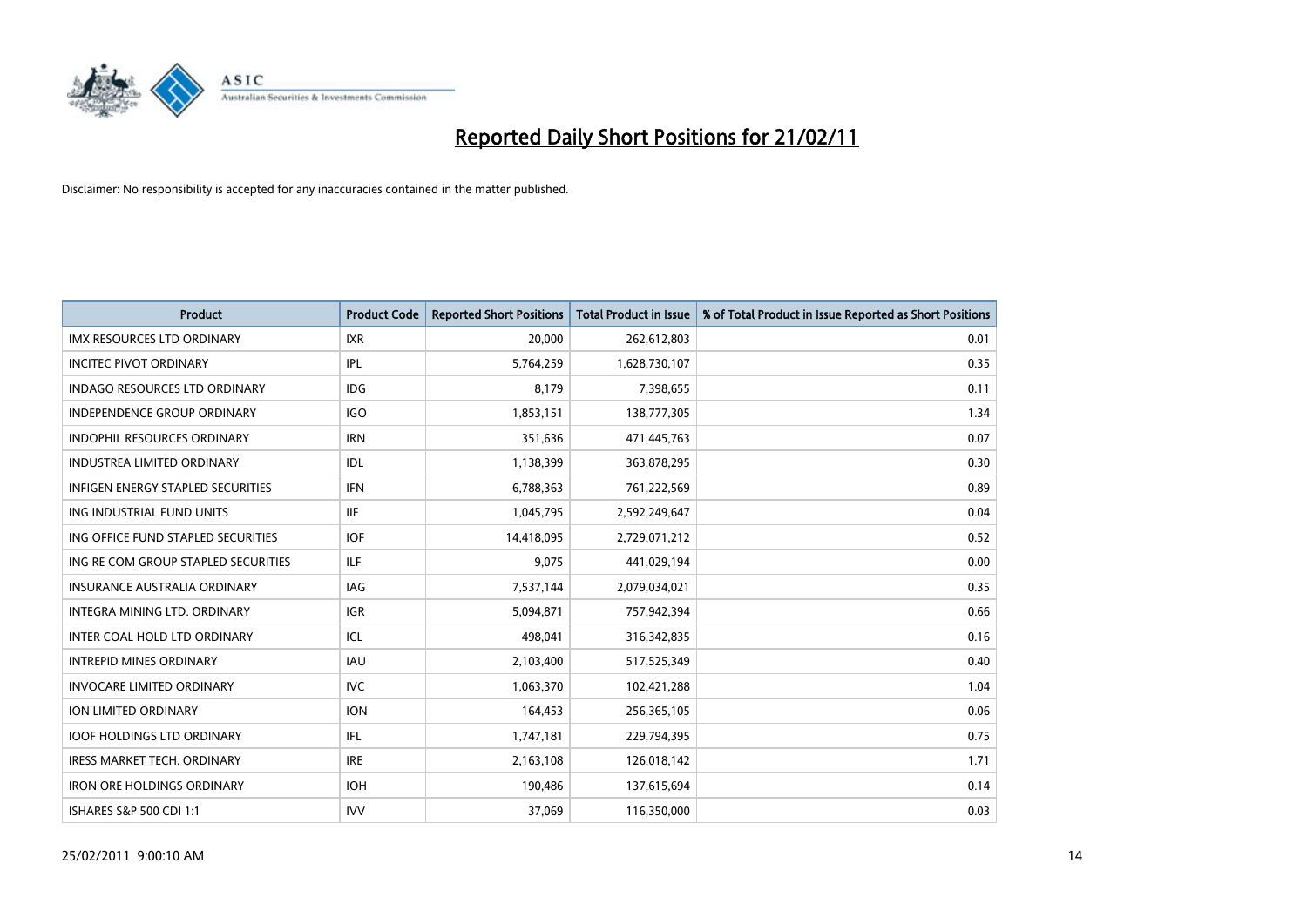

| <b>Product</b>                                  | <b>Product Code</b> | <b>Reported Short Positions</b> | Total Product in Issue | % of Total Product in Issue Reported as Short Positions |
|-------------------------------------------------|---------------------|---------------------------------|------------------------|---------------------------------------------------------|
| <b>ISHARES S&amp;P EU 350 CDI 1:1</b>           | <b>IEU</b>          | 2,158                           | 50,800,000             | 0.00                                                    |
| ISHARES S&P HIGH DIV ISHARES S&P HIGH DIV       | <b>IHD</b>          | 4.040                           | 1,700,000              | 0.24                                                    |
| <b>ISHARES SMALL ORDS ISHARES SMALL ORDS</b>    | <b>ISO</b>          | 38,000                          | 5,400,000              | 0.70                                                    |
| <b>ISOFT GROUP LIMITED ORDINARY</b>             | <b>ISF</b>          | 7,277,984                       | 1,070,595,874          | 0.67                                                    |
| <b>IVANHOE AUSTRALIA ORDINARY</b>               | <b>IVA</b>          | 220.588                         | 418,410,103            | 0.05                                                    |
| <b>JABIRU METALS LTD ORDINARY</b>               | <b>JML</b>          | 166,610                         | 553,304,180            | 0.02                                                    |
| <b>IAMES HARDIE INDUST CHESS DEPOSITARY INT</b> | <b>IHX</b>          | 16,394,616                      | 436,128,074            | 3.76                                                    |
| <b>JAMESON RESOURCES ORDINARY</b>               | <b>JAL</b>          | 1,600,000                       | 95,828,865             | 1.67                                                    |
| <b>JB HI-FI LIMITED ORDINARY</b>                | <b>IBH</b>          | 9,963,683                       | 109,325,145            | 9.10                                                    |
| <b>KAGARA LTD ORDINARY</b>                      | KZL                 | 4,263,731                       | 707,789,717            | 0.61                                                    |
| KANGAROO RES LTD ORDINARY                       | <b>KRL</b>          | 600,000                         | 1,119,430,012          | 0.05                                                    |
| KAROON GAS AUSTRALIA ORDINARY                   | <b>KAR</b>          | 1,085,116                       | 217,620,769            | 0.51                                                    |
| KATHMANDU HOLD LTD ORDINARY                     | <b>KMD</b>          | 721,339                         | 200,000,000            | 0.36                                                    |
| <b>KENTOR GOLD LIMITED ORDINARY</b>             | KGL                 | 154,746                         | 1,061,592,950          | 0.01                                                    |
| <b>KEYBRIDGE CAPITAL ORDINARY</b>               | <b>KBC</b>          | 5,999                           | 172,070,564            | 0.00                                                    |
| KIMBERLEY METALS LTD ORDINARY                   | KBL                 | 2.609                           | 161,976,319            | 0.00                                                    |
| KINGSGATE CONSOLID. ORDINARY                    | <b>KCN</b>          | 2,456,483                       | 102,455,765            | 2.41                                                    |
| KINGSROSE MINING LTD ORDINARY                   | <b>KRM</b>          | 53,992                          | 255,322,488            | 0.02                                                    |
| LEIGHTON HOLDINGS ORDINARY                      | LEI                 | 7,072,802                       | 302,244,299            | 2.34                                                    |
| LEND LEASE GROUP UNIT/ORD STAPLED               | <b>LLC</b>          | 1.697.346                       | 565,558,754            | 0.31                                                    |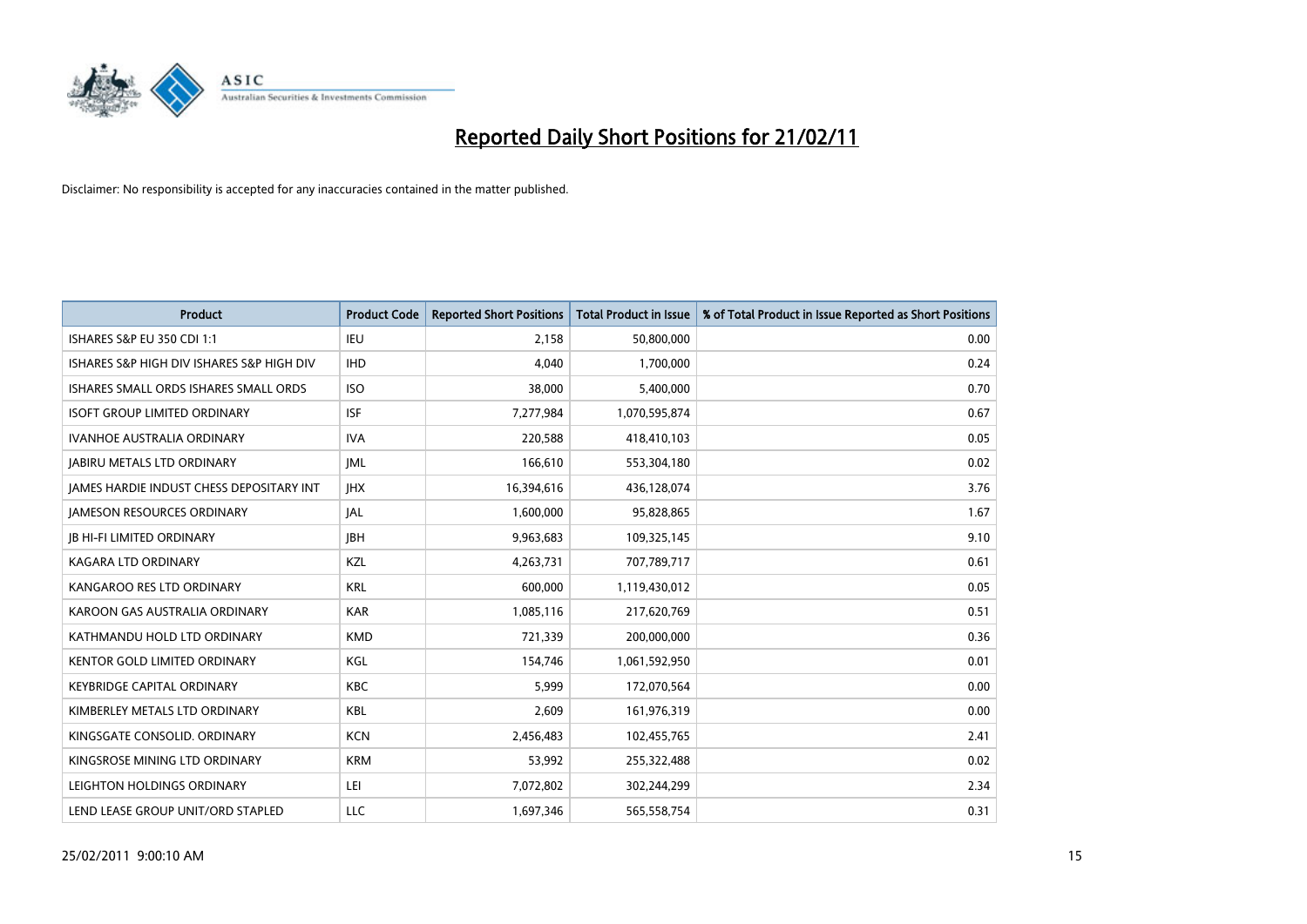

| <b>Product</b>                        | <b>Product Code</b> | <b>Reported Short Positions</b> | Total Product in Issue | % of Total Product in Issue Reported as Short Positions |
|---------------------------------------|---------------------|---------------------------------|------------------------|---------------------------------------------------------|
| LINC ENERGY LTD ORDINARY              | <b>LNC</b>          | 5,736,445                       | 503,418,900            | 1.15                                                    |
| LIQUEFIED NATURAL ORDINARY            | <b>LNG</b>          | 41,685                          | 214,099,015            | 0.02                                                    |
| LYNAS CORPORATION ORDINARY            | <b>LYC</b>          | 65,129,506                      | 1,662,499,093          | 3.91                                                    |
| M2 TELECOMMUNICATION ORDINARY         | <b>MTU</b>          | 7,784                           | 122,855,336            | 0.00                                                    |
| <b>MACARTHUR COAL ORDINARY</b>        | <b>MCC</b>          | 1,756,541                       | 299,476,903            | 0.59                                                    |
| <b>MACMAHON HOLDINGS ORDINARY</b>     | <b>MAH</b>          | 6,379,604                       | 733,711,705            | 0.86                                                    |
| MACO ATLAS ROADS GRP ORDINARY STAPLED | <b>MQA</b>          | 3,674,290                       | 452,345,907            | 0.80                                                    |
| MACQUARIE GROUP LTD ORDINARY          | MQG                 | 3,016,742                       | 346,803,580            | 0.86                                                    |
| MAGMA METALS LTD. ORDINARY            | <b>MMW</b>          | 26,000                          | 195,605,923            | 0.01                                                    |
| <b>MANTRA RESOURCES ORDINARY</b>      | <b>MRU</b>          | 43,832                          | 134,465,075            | 0.03                                                    |
| MAP GROUP STAPLED US PROHIBIT.        | <b>MAP</b>          | 2,848,231                       | 1,861,210,782          | 0.16                                                    |
| MCMILLAN SHAKESPEARE ORDINARY         | <b>MMS</b>          | 52,322                          | 67,998,560             | 0.07                                                    |
| <b>MCPHERSON'S LTD ORDINARY</b>       | <b>MCP</b>          | 32,700                          | 71,651,758             | 0.04                                                    |
| MEDUSA MINING LTD ORDINARY            | <b>MML</b>          | 1,217,812                       | 188,233,911            | 0.65                                                    |
| MELBOURNE IT LIMITED ORDINARY         | <b>MLB</b>          | 136,142                         | 80,043,955             | 0.17                                                    |
| MEO AUSTRALIA LTD ORDINARY            | <b>MEO</b>          | 3,794,971                       | 539,913,260            | 0.69                                                    |
| <b>MERMAID MARINE ORDINARY</b>        | <b>MRM</b>          | 697,896                         | 213,763,662            | 0.33                                                    |
| MESOBLAST LIMITED ORDINARY            | <b>MSB</b>          | 482,885                         | 277,937,562            | 0.17                                                    |
| METALS X LIMITED ORDINARY             | <b>MLX</b>          | 326,940                         | 1,365,661,782          | 0.03                                                    |
| METCASH LIMITED ORDINARY              | <b>MTS</b>          | 23,594,970                      | 768,804,339            | 3.04                                                    |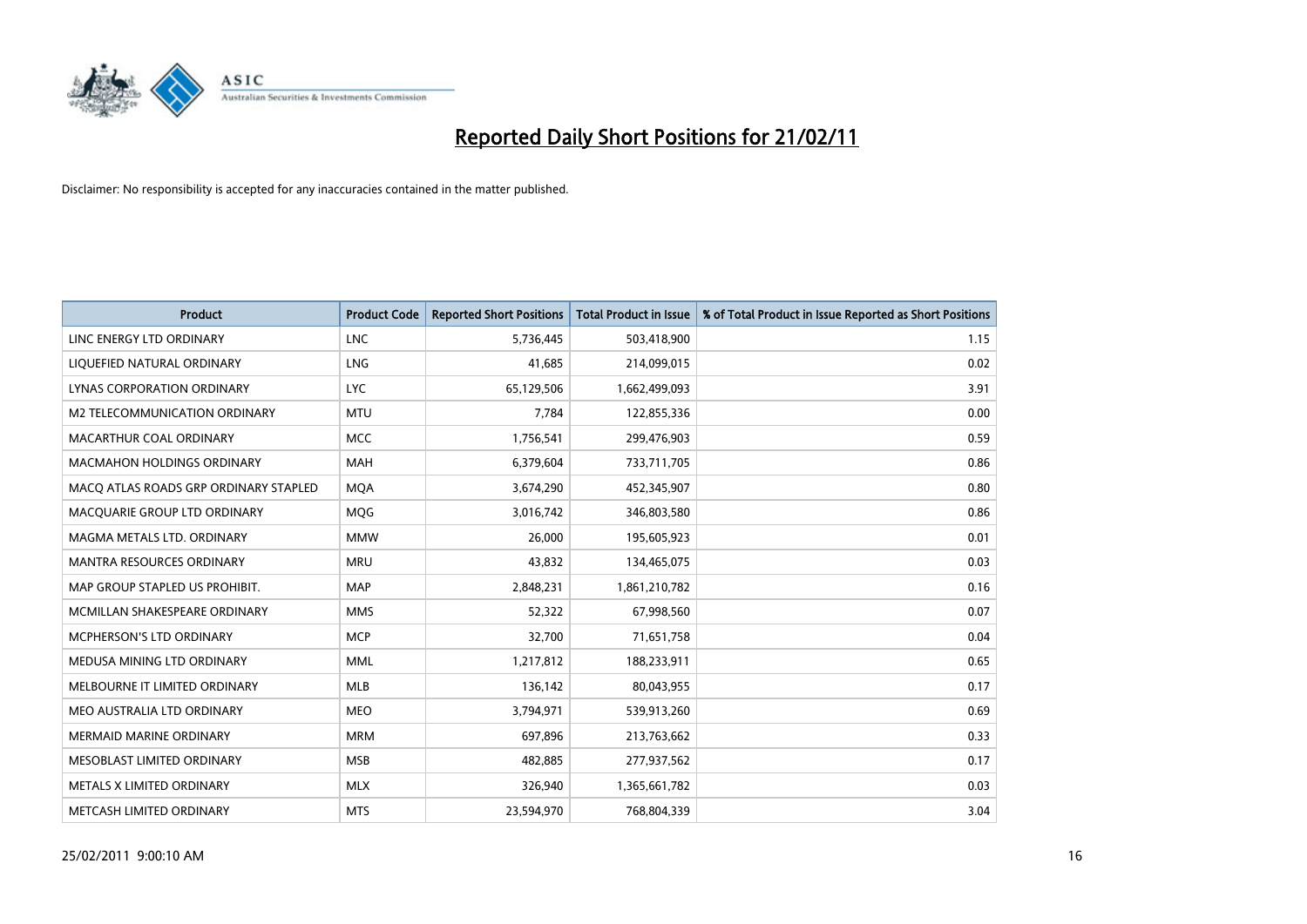

| Product                                 | <b>Product Code</b> | <b>Reported Short Positions</b> | <b>Total Product in Issue</b> | % of Total Product in Issue Reported as Short Positions |
|-----------------------------------------|---------------------|---------------------------------|-------------------------------|---------------------------------------------------------|
| METGASCO LIMITED ORDINARY               | <b>MEL</b>          | 249,447                         | 252,460,972                   | 0.10                                                    |
| MICLYN EXP OFFSHR ORDINARY              | <b>MIO</b>          | 106,975                         | 271,700,000                   | 0.04                                                    |
| MINARA RESOURCES ORDINARY               | <b>MRE</b>          | 7,617,105                       | 1,167,783,517                 | 0.64                                                    |
| MINCOR RESOURCES NL ORDINARY            | <b>MCR</b>          | 668,269                         | 200,608,804                   | 0.33                                                    |
| MINEMAKERS LIMITED ORDINARY             | <b>MAK</b>          | 269,127                         | 227,003,950                   | 0.12                                                    |
| MINERAL DEPOSITS ORDINARY               | <b>MDL</b>          | 259,133                         | 60,768,582                    | 0.43                                                    |
| MINERAL RESOURCES, ORDINARY             | <b>MIN</b>          | 143,071                         | 168,812,735                   | 0.09                                                    |
| MIRABELA NICKEL LTD ORDINARY            | <b>MBN</b>          | 9,386,213                       | 491,561,237                   | 1.87                                                    |
| MIRVAC GROUP STAPLED SECURITIES         | <b>MGR</b>          | 11,034,124                      | 3,415,819,357                 | 0.31                                                    |
| MOLOPO ENERGY LTD ORDINARY              | <b>MPO</b>          | 1,806,238                       | 250,972,584                   | 0.73                                                    |
| MONADELPHOUS GROUP ORDINARY             | <b>MND</b>          | 477,359                         | 87,576,827                    | 0.54                                                    |
| MORTGAGE CHOICE LTD ORDINARY            | <b>MOC</b>          | 1,514                           | 119,948,255                   | 0.00                                                    |
| <b>MOUNT GIBSON IRON ORDINARY</b>       | <b>MGX</b>          | 4,877,620                       | 1,082,570,693                 | 0.45                                                    |
| MULTIPLEX SITES SITES                   | <b>MXUPA</b>        | 46                              | 4,500,000                     | 0.00                                                    |
| MURCHISON METALS LTD ORDINARY           | <b>MMX</b>          | 12,580,577                      | 435,884,268                   | 2.87                                                    |
| MYER HOLDINGS LTD ORDINARY              | <b>MYR</b>          | 12,128,188                      | 582,297,884                   | 2.05                                                    |
| <b>MYSTATE LIMITED ORDINARY</b>         | <b>MYS</b>          | 1,400                           | 67,439,158                    | 0.00                                                    |
| NAMOI COTTON CO-OP CO-OPERATIVE CAP.UNT | <b>NAM</b>          | 205,227                         | 96,978,836                    | 0.21                                                    |
| NATIONAL AUST, BANK ORDINARY            | <b>NAB</b>          | 10,179,414                      | 2,169,575,514                 | 0.45                                                    |
| NATURAL FUEL LIMITED ORDINARY           | <b>NFL</b>          |                                 | 721,912                       | 0.00                                                    |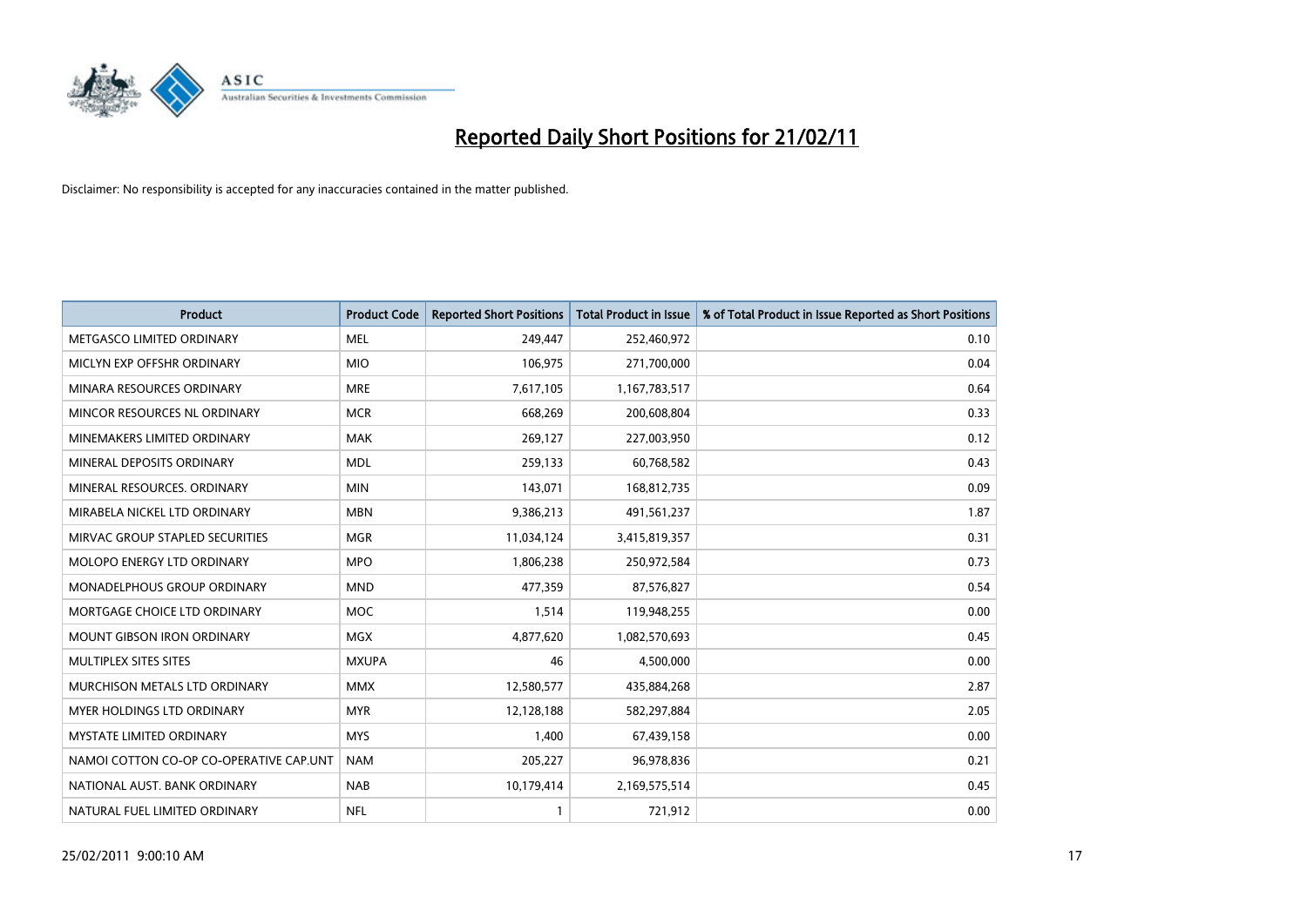

| <b>Product</b>                | <b>Product Code</b> | <b>Reported Short Positions</b> | <b>Total Product in Issue</b> | % of Total Product in Issue Reported as Short Positions |
|-------------------------------|---------------------|---------------------------------|-------------------------------|---------------------------------------------------------|
| NAVITAS LIMITED ORDINARY      | <b>NVT</b>          | 1,075,575                       | 369,358,564                   | 0.26                                                    |
| NEPTUNE MARINE ORDINARY       | <b>NMS</b>          | 1,937,149                       | 442,352,382                   | 0.43                                                    |
| NEW GUINEA ENERGY ORDINARY    | <b>NGE</b>          | 9,024                           | 846,541,193                   | 0.00                                                    |
| NEW HOPE CORPORATION ORDINARY | <b>NHC</b>          | 736,699                         | 830,230,549                   | 0.08                                                    |
| NEWCREST MINING ORDINARY      | <b>NCM</b>          | 3,021,759                       | 765,173,287                   | 0.38                                                    |
| NEWS CORP A NON-VOTING CDI    | <b>NWSLV</b>        | 140,832                         | 1,828,328,439                 | 0.01                                                    |
| NEWS CORP B VOTING CDI        | <b>NWS</b>          | 8,186,978                       | 798,520,953                   | 1.01                                                    |
| NEXBIS LIMITED ORDINARY       | <b>NBS</b>          | 63,733                          | 798,356,704                   | 0.01                                                    |
| NEXUS ENERGY LIMITED ORDINARY | <b>NXS</b>          | 9,914,696                       | 1,020,257,304                 | 1.00                                                    |
| NIB HOLDINGS LIMITED ORDINARY | <b>NHF</b>          | 4,911                           | 466,765,752                   | 0.00                                                    |
| NICK SCALI LIMITED ORDINARY   | <b>NCK</b>          | 35,846                          | 81,000,000                    | 0.04                                                    |
| NIDO PETROLEUM ORDINARY       | <b>NDO</b>          | 2,537,627                       | 1,353,627,921                 | 0.18                                                    |
| NKWE PLATINUM 10C US COMMON   | <b>NKP</b>          | 240,577                         | 559,651,184                   | 0.05                                                    |
| NOBLE MINERAL RES ORDINARY    | <b>NMG</b>          | 687,804                         | 380,667,944                   | 0.18                                                    |
| NORTHERN CREST ORDINARY       | <b>NOC</b>          | 9,097                           | 116,074,781                   | 0.01                                                    |
| NORTHERN ENERGY CORP ORDINARY | <b>NEC</b>          | 140,452                         | 128,420,838                   | 0.11                                                    |
| NORTHERN IRON LTD ORDINARY    | <b>NFE</b>          | 1,307,834                       | 336,084,863                   | 0.38                                                    |
| NORTHERN MIN LTD ORDINARY     | <b>NTU</b>          | 97,075                          | 163,674,536                   | 0.06                                                    |
| NORTON GOLD FIELDS ORDINARY   | <b>NGF</b>          | 134,000                         | 684,830,265                   | 0.02                                                    |
| NRW HOLDINGS LIMITED ORDINARY | <b>NWH</b>          | 267,479                         | 251,223,000                   | 0.10                                                    |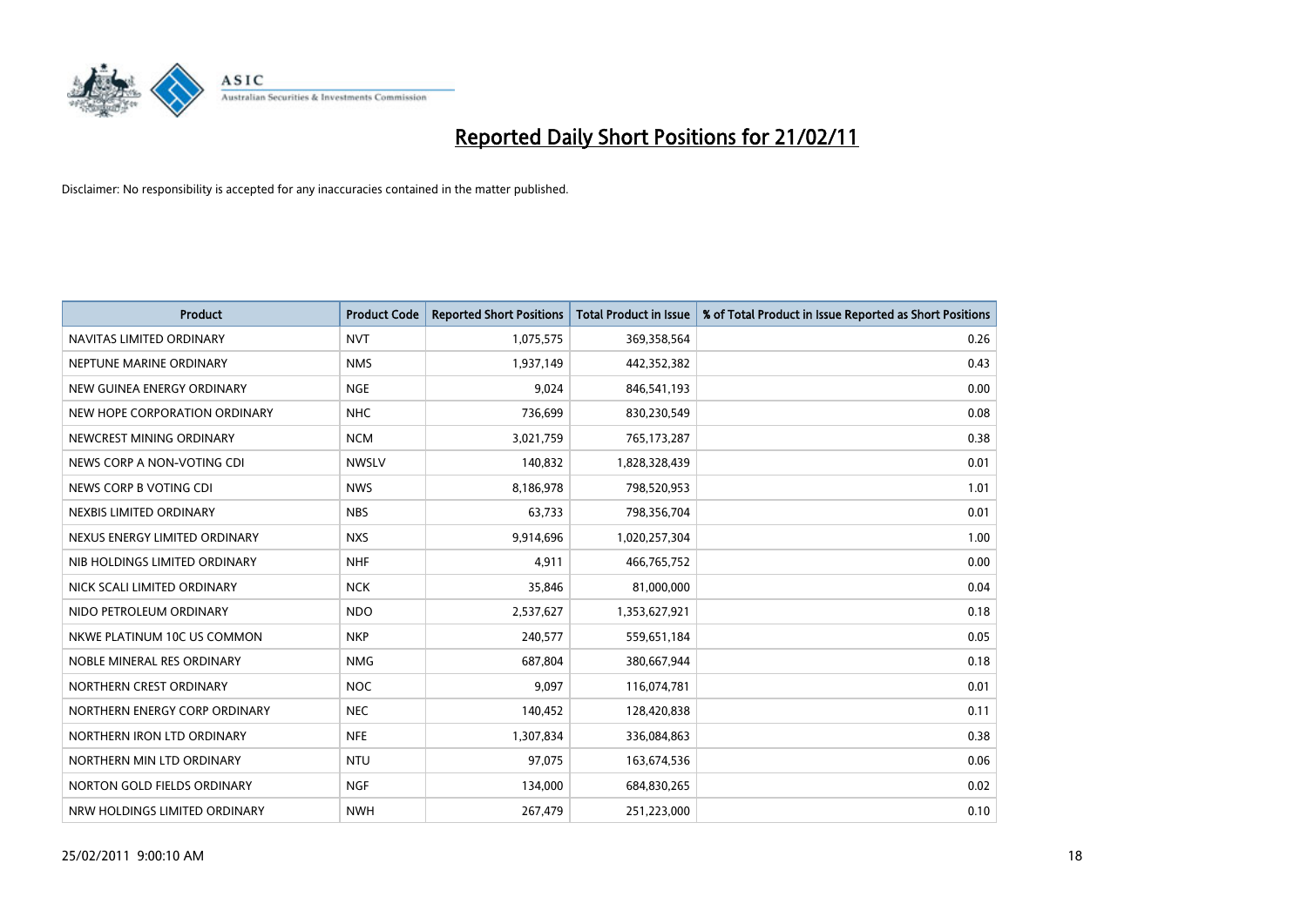

| Product                               | <b>Product Code</b> | <b>Reported Short Positions</b> | <b>Total Product in Issue</b> | % of Total Product in Issue Reported as Short Positions |
|---------------------------------------|---------------------|---------------------------------|-------------------------------|---------------------------------------------------------|
| NUCOAL RESOURCES NL ORDINARY          | <b>NCR</b>          | 815,420                         | 434,612,580                   | 0.19                                                    |
| NUFARM LIMITED ORDINARY               | <b>NUF</b>          | 6,178,085                       | 261,833,005                   | 2.33                                                    |
| NUPLEX INDUSTRIES ORDINARY            | <b>NPX</b>          | 95,106                          | 195,060,783                   | 0.05                                                    |
| OAKTON LIMITED ORDINARY               | <b>OKN</b>          | 761,180                         | 93,674,235                    | 0.81                                                    |
| OCEANAGOLD CORP. CHESS DEPOSITARY INT | <b>OGC</b>          | 1,331,880                       | 262,062,610                   | 0.50                                                    |
| OCEANIA CAPITAL LTD ORDINARY          | <b>OCP</b>          | 2,500                           | 91,921,295                    | 0.00                                                    |
| OIL SEARCH LTD ORDINARY               | OSH                 | 8,486,911                       | 1,312,888,303                 | 0.62                                                    |
| OM HOLDINGS LIMITED ORDINARY          | OMH                 | 4,849,863                       | 503,085,150                   | 0.95                                                    |
| ONESTEEL LIMITED ORDINARY             | OST                 | 13,547,999                      | 1,334,723,421                 | 1.00                                                    |
| ORICA LIMITED ORDINARY                | ORI                 | 1,551,759                       | 363,223,767                   | 0.43                                                    |
| ORIGIN ENERGY ORDINARY                | <b>ORG</b>          | 4,927,449                       | 884,882,512                   | 0.55                                                    |
| OROCOBRE LIMITED ORDINARY             | <b>ORE</b>          | 282,523                         | 95,854,894                    | 0.29                                                    |
| OROTONGROUP LIMITED ORDINARY          | <b>ORL</b>          | 6,246                           | 40,880,902                    | 0.02                                                    |
| OTTO ENERGY LIMITED ORDINARY          | <b>OEL</b>          | 114,204                         | 1,134,540,071                 | 0.01                                                    |
| OZ MINERALS ORDINARY                  | OZL                 | 25,667,189                      | 3,238,546,504                 | 0.77                                                    |
| <b>PACIFIC BRANDS ORDINARY</b>        | <b>PBG</b>          | 7,121,044                       | 931,386,248                   | 0.77                                                    |
| PALADIN ENERGY LTD ORDINARY           | <b>PDN</b>          | 19,340,109                      | 777,455,983                   | 2.48                                                    |
| PAN PACIFIC PETROL. ORDINARY          | PPP                 | 242,029                         | 588,612,110                   | 0.04                                                    |
| PANAUST LIMITED ORDINARY              | <b>PNA</b>          | 10,716,434                      | 2,958,612,502                 | 0.37                                                    |
| PANORAMIC RESOURCES ORDINARY          | PAN                 | 1,221,657                       | 207,050,710                   | 0.58                                                    |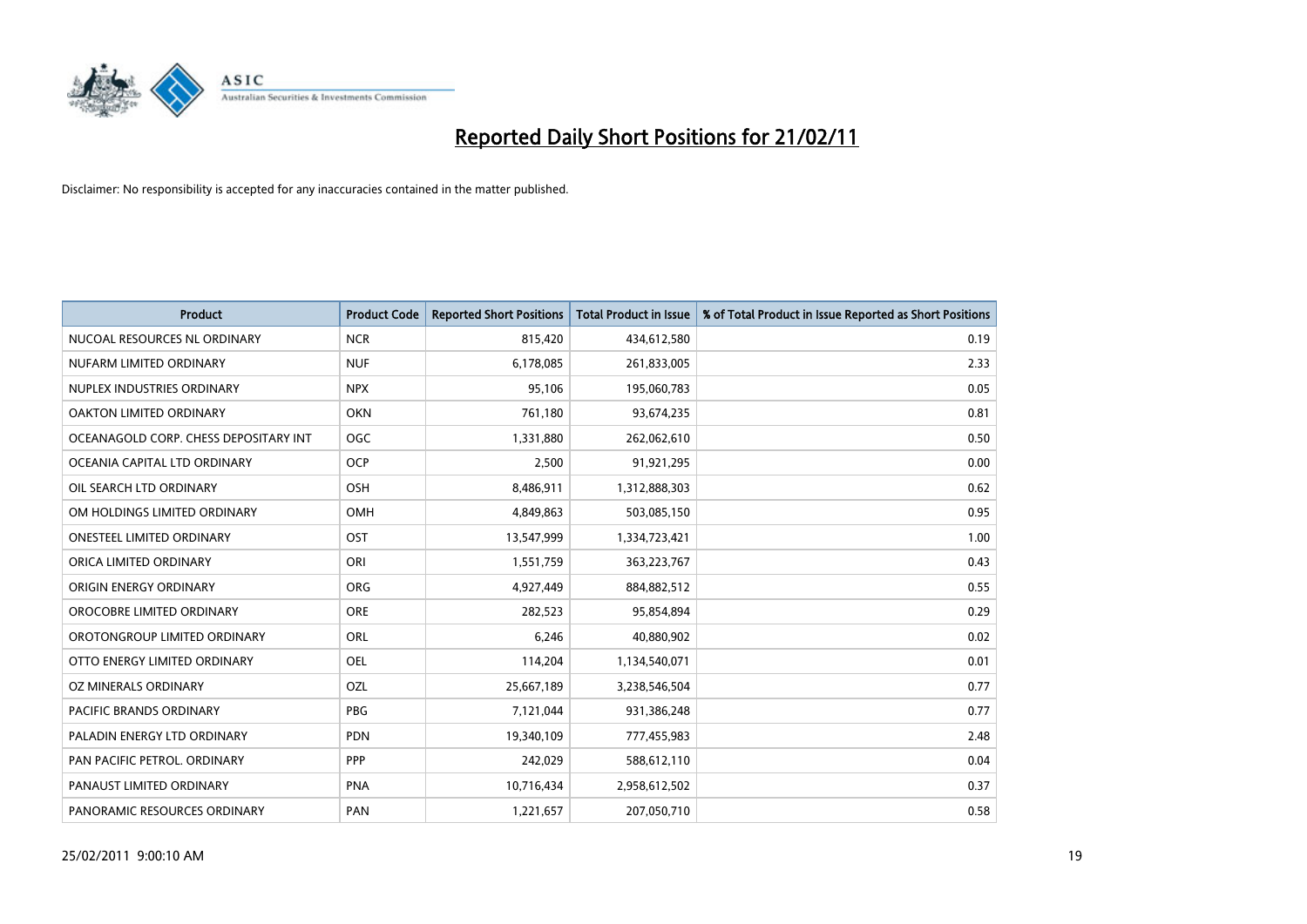

| <b>Product</b>                | <b>Product Code</b> | <b>Reported Short Positions</b> | <b>Total Product in Issue</b> | % of Total Product in Issue Reported as Short Positions |
|-------------------------------|---------------------|---------------------------------|-------------------------------|---------------------------------------------------------|
| PAPERLINX LIMITED ORDINARY    | <b>PPX</b>          | 24,856,072                      | 603,580,761                   | 4.12                                                    |
| PAPILLON RES LTD ORDINARY     | PIR                 | 167,849                         | 187,419,893                   | 0.09                                                    |
| PATTIES FOODS LTD ORDINARY    | PFL                 |                                 | 138,908,853                   | 0.00                                                    |
| PEET LIMITED ORDINARY         | <b>PPC</b>          | 95,512                          | 302,965,804                   | 0.03                                                    |
| PENINSULA ENERGY LTD ORDINARY | PEN                 | 965,065                         | 2,065,138,440                 | 0.04                                                    |
| PERILYA LIMITED ORDINARY      | PEM                 | 1,503,037                       | 526,075,563                   | 0.28                                                    |
| PERPETUAL LIMITED ORDINARY    | PPT                 | 2,293,390                       | 44,140,166                    | 5.20                                                    |
| PERSEUS MINING LTD ORDINARY   | PRU                 | 2,272,479                       | 423,187,088                   | 0.52                                                    |
| PETSEC ENERGY ORDINARY        | <b>PSA</b>          | 223,332                         | 231,283,622                   | 0.10                                                    |
| PHARMAXIS LTD ORDINARY        | <b>PXS</b>          | 1,127,704                       | 228,127,809                   | 0.50                                                    |
| PHOTON GROUP LTD ORDINARY     | PGA                 | 250,510                         | 1,540,543,357                 | 0.02                                                    |
| PIKE RIVER COAL ORDINARY      | <b>PRC</b>          | 257,595                         | 405,513,933                   | 0.06                                                    |
| PLATINUM ASSET ORDINARY       | <b>PTM</b>          | 5,863,222                       | 561,347,878                   | 1.03                                                    |
| PLATINUM AUSTRALIA ORDINARY   | PLA                 | 5,487,481                       | 392,430,039                   | 1.41                                                    |
| PLATINUM CAPITAL LTD ORDINARY | <b>PMC</b>          |                                 | 163,732,888                   | 0.00                                                    |
| PLUTON RESOURCES ORDINARY     | <b>PLV</b>          | 32,369                          | 181,457,362                   | 0.02                                                    |
| PMP LIMITED ORDINARY          | <b>PMP</b>          | 276,622                         | 335,338,483                   | 0.07                                                    |
| PORT BOUVARD LIMITED ORDINARY | PBD                 | 6,754                           | 593,868,295                   | 0.00                                                    |
| POSEIDON NICK LTD ORDINARY    | <b>POS</b>          | 250                             | 194,876,072                   | 0.00                                                    |
| PREMIER INVESTMENTS ORDINARY  | PMV                 | 319,550                         | 155,030,045                   | 0.20                                                    |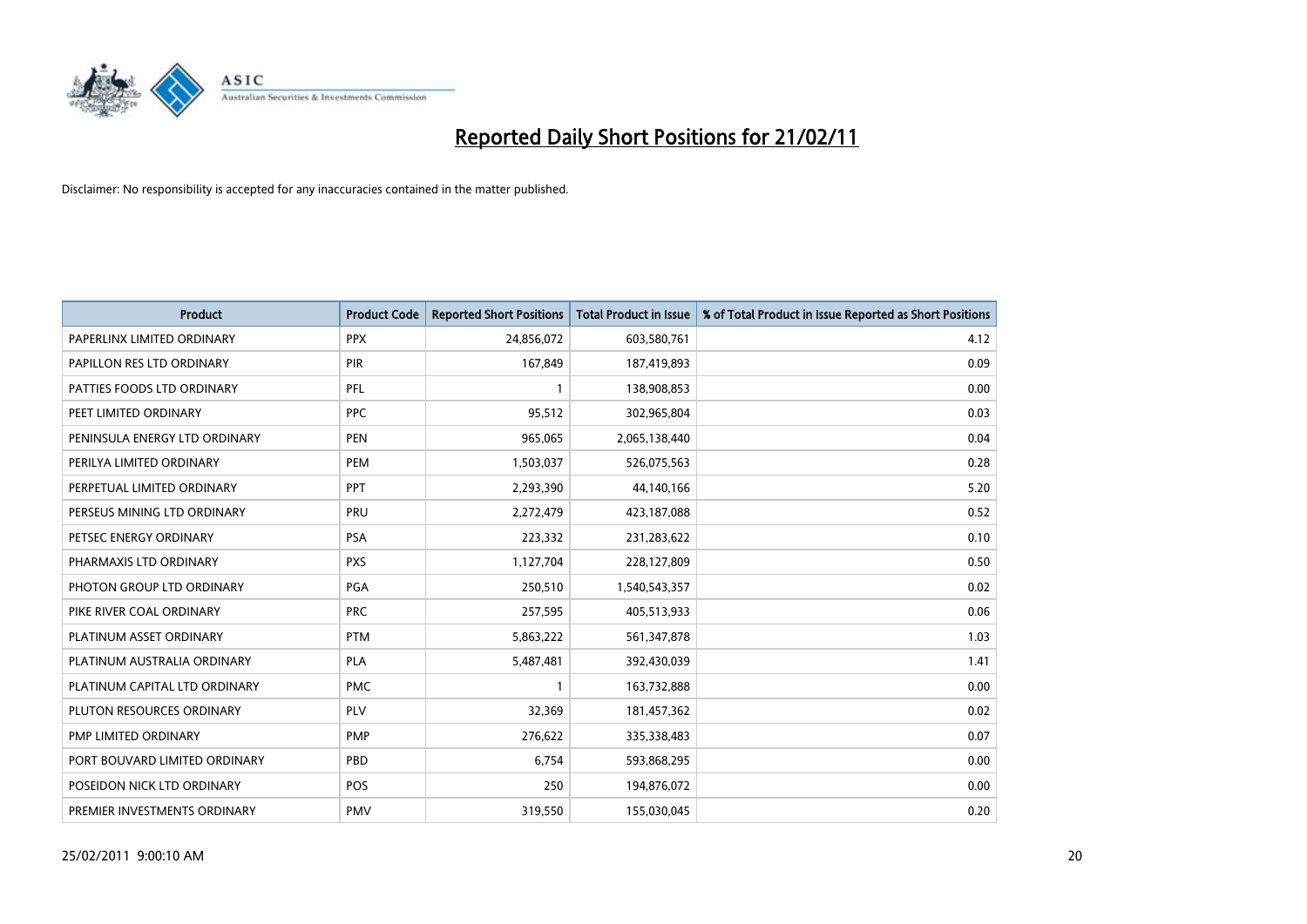

| <b>Product</b>                       | <b>Product Code</b> | <b>Reported Short Positions</b> | Total Product in Issue | % of Total Product in Issue Reported as Short Positions |
|--------------------------------------|---------------------|---------------------------------|------------------------|---------------------------------------------------------|
| PRIMARY HEALTH CARE ORDINARY         | <b>PRY</b>          | 10,825,188                      | 496,073,188            | 2.17                                                    |
| PRIME INFR GROUP. STAPLED SECURITIES | PIH                 | 308,735                         | 351,776,795            | 0.09                                                    |
| PRIME MEDIA GRP LTD ORDINARY         | PRT                 | 2                               | 366,330,303            | 0.00                                                    |
| PRIMEAG AUSTRALIA ORDINARY           | PAG                 | 670                             | 150,569,976            | 0.00                                                    |
| PROGEN PHARMACEUTIC ORDINARY         | PGL                 | 151,596                         | 24,709,097             | 0.61                                                    |
| PROGRAMMED ORDINARY                  | <b>PRG</b>          | 522,601                         | 118,169,908            | 0.45                                                    |
| PSIVIDA CORP CDI 1:1                 | <b>PVA</b>          | 6,878                           | 8,972,191              | 0.08                                                    |
| <b>QANTAS AIRWAYS ORDINARY</b>       | QAN                 | 25,382,461                      | 2,265,123,620          | 1.12                                                    |
| OBE INSURANCE GROUP ORDINARY         | <b>OBE</b>          | 19,979,568                      | 1,051,731,456          | 1.89                                                    |
| OR NATIONAL LIMITED ORDINARY         | <b>ORN</b>          | 17,003,020                      | 2,440,000,000          | 0.68                                                    |
| <b>QUBE LOGISTICS ORDINARY UNITS</b> | <b>QUB</b>          | 3,789                           | 517,868,029            | 0.00                                                    |
| RAMELIUS RESOURCES ORDINARY          | <b>RMS</b>          | 37,248                          | 291,208,795            | 0.01                                                    |
| RAMSAY HEALTH CARE ORDINARY          | <b>RHC</b>          | 973,041                         | 202,081,252            | 0.49                                                    |
| <b>RCR TOMLINSON ORDINARY</b>        | <b>RCR</b>          | 68,067                          | 131,892,672            | 0.05                                                    |
| <b>REA GROUP ORDINARY</b>            | <b>REA</b>          | 38,941                          | 129,691,280            | 0.02                                                    |
| RECKON LIMITED ORDINARY              | <b>RKN</b>          | 2                               | 133,384,060            | 0.00                                                    |
| RED FORK ENERGY ORDINARY             | <b>RFE</b>          | 7,813                           | 139,535,000            | 0.01                                                    |
| REDFLEX HOLDINGS ORDINARY            | <b>RDF</b>          | 858                             | 110,345,599            | 0.00                                                    |
| REED RESOURCES LTD ORDINARY          | <b>RDR</b>          | 268,205                         | 193,271,768            | 0.14                                                    |
| REGIONAL EXPRESS ORDINARY            | <b>REX</b>          | 2,476                           | 121,254,902            | 0.00                                                    |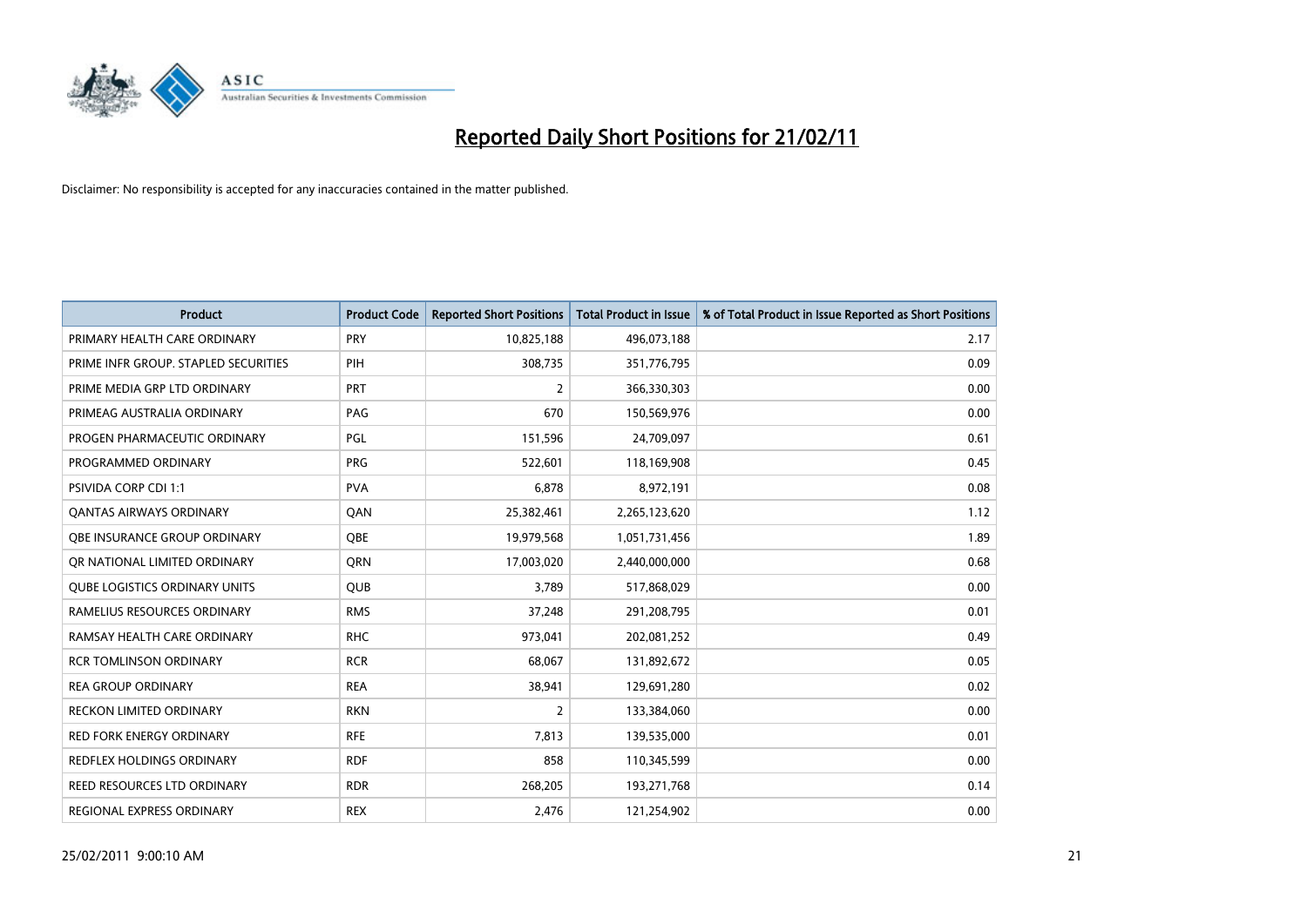

| Product                              | <b>Product Code</b> | <b>Reported Short Positions</b> | <b>Total Product in Issue</b> | % of Total Product in Issue Reported as Short Positions |
|--------------------------------------|---------------------|---------------------------------|-------------------------------|---------------------------------------------------------|
| <b>REGIS RESOURCES ORDINARY</b>      | <b>RRL</b>          | 2,535,531                       | 430,750,415                   | 0.58                                                    |
| RESMED INC CDI 10:1                  | <b>RMD</b>          | 10,003,042                      | 1,534,676,730                 | 0.66                                                    |
| <b>RESOLUTE MINING ORDINARY</b>      | <b>RSG</b>          | 4,249,995                       | 467,211,233                   | 0.91                                                    |
| RESOURCE GENERATION ORDINARY         | <b>RES</b>          | 226,811                         | 243,900,530                   | 0.09                                                    |
| RETAIL FOOD GROUP ORDINARY           | <b>RFG</b>          | 1,675                           | 107,301,926                   | 0.00                                                    |
| REVERSE CORP LIMITED ORDINARY        | <b>REF</b>          | 25,141                          | 92,382,175                    | 0.03                                                    |
| <b>REX MINERALS LIMITED ORDINARY</b> | <b>RXM</b>          | 80,000                          | 150,317,460                   | 0.05                                                    |
| <b>RHG LIMITED ORDINARY</b>          | <b>RHG</b>          | 57,256                          | 318,745,978                   | 0.01                                                    |
| RIDLEY CORPORATION ORDINARY          | <b>RIC</b>          | 61,937                          | 307,817,071                   | 0.02                                                    |
| RIO TINTO LIMITED ORDINARY           | <b>RIO</b>          | 10,027,108                      | 435,758,720                   | 2.29                                                    |
| RIVERCITY MOTORWAY STAPLED           | <b>RCY</b>          | 132,000                         | 957,010,115                   | 0.01                                                    |
| RIVERSDALE MINING ORDINARY           | <b>RIV</b>          | 1,632,537                       | 236,696,188                   | 0.68                                                    |
| <b>ROBUST RESOURCES ORDINARY</b>     | <b>ROL</b>          | 21,333                          | 84,194,097                    | 0.03                                                    |
| ROC OIL COMPANY ORDINARY             | <b>ROC</b>          | 11,170,452                      | 713,154,560                   | 1.57                                                    |
| SAI GLOBAL LIMITED ORDINARY          | SAI                 | 156,734                         | 198,012,813                   | 0.06                                                    |
| SALMAT LIMITED ORDINARY              | <b>SLM</b>          | 99,261                          | 159,749,049                   | 0.06                                                    |
| SAMSON OIL & GAS LTD ORDINARY        | <b>SSN</b>          | 567,088                         | 1,688,896,174                 | 0.03                                                    |
| SANDFIRE RESOURCES ORDINARY          | <b>SFR</b>          | 66,351                          | 148,309,969                   | 0.03                                                    |
| SANTOS LTD ORDINARY                  | <b>STO</b>          | 4,295,832                       | 874,204,299                   | 0.47                                                    |
| SARACEN MINERAL ORDINARY             | SAR                 | 343,961                         | 492,151,415                   | 0.05                                                    |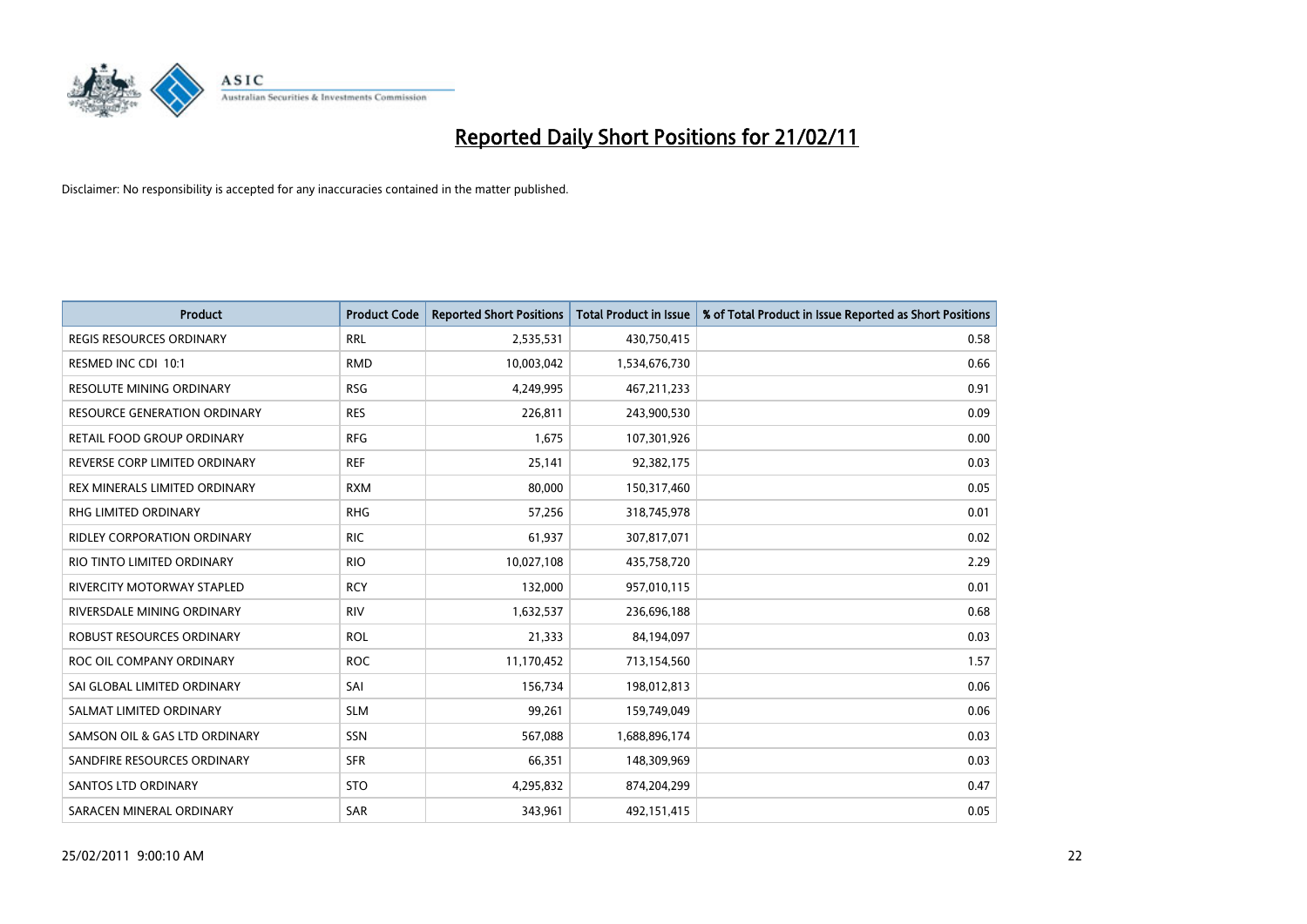

| Product                                  | <b>Product Code</b> | <b>Reported Short Positions</b> | <b>Total Product in Issue</b> | % of Total Product in Issue Reported as Short Positions |
|------------------------------------------|---------------------|---------------------------------|-------------------------------|---------------------------------------------------------|
| SEDGMAN LIMITED ORDINARY                 | <b>SDM</b>          | 319,205                         | 207,997,898                   | 0.15                                                    |
| SEEK LIMITED ORDINARY                    | <b>SEK</b>          | 3,516,908                       | 336,584,488                   | 1.04                                                    |
| SENETAS CORPORATION ORDINARY             | <b>SEN</b>          | 756,999                         | 463,105,195                   | 0.16                                                    |
| SERVCORP LIMITED ORDINARY                | SRV                 | 181,489                         | 98,440,807                    | 0.18                                                    |
| SERVICE STREAM ORDINARY                  | <b>SSM</b>          | 377,390                         | 283,418,867                   | 0.13                                                    |
| SEVEN GROUP HOLDINGS ORDINARY            | <b>SVW</b>          | 89,903                          | 305,410,281                   | 0.03                                                    |
| SIGMA PHARMACEUTICAL ORDINARY            | <b>SIP</b>          | 12,397,185                      | 1,178,626,572                 | 1.05                                                    |
| <b>SILEX SYSTEMS ORDINARY</b>            | <b>SLX</b>          | 259,353                         | 170,123,997                   | 0.14                                                    |
| SILVER LAKE RESOURCE ORDINARY            | <b>SLR</b>          | 365,639                         | 178,882,838                   | 0.20                                                    |
| SIMS METAL MGMT LTD ORDINARY             | SGM                 | 3,599,488                       | 204,921,757                   | 1.79                                                    |
| SINGAPORE TELECOMM. CHESS DEPOSITARY INT | SGT                 | 4,322,751                       | 318,538,714                   | 1.36                                                    |
| SKILLED GROUP LTD ORDINARY               | <b>SKE</b>          | 473,165                         | 190,738,408                   | 0.25                                                    |
| SKY CITY ENTERTAIN, ORDINARY             | <b>SKC</b>          | 1,753,085                       | 575,114,687                   | 0.31                                                    |
| <b>SKY NETWORK ORDINARY</b>              | <b>SKT</b>          | 215,397                         | 389,139,785                   | 0.06                                                    |
| SMS MANAGEMENT, ORDINARY                 | <b>SMX</b>          | 175,399                         | 67,661,358                    | 0.26                                                    |
| SONIC HEALTHCARE ORDINARY                | <b>SHL</b>          | 4,533,645                       | 388,429,875                   | 1.17                                                    |
| SOUL PATTINSON (W.H) ORDINARY            | SOL                 | 28,558                          | 238,640,580                   | 0.01                                                    |
| SOUTH BOULDER MINES ORDINARY             | <b>STB</b>          | 7,063                           | 79,485,688                    | 0.01                                                    |
| SP AUSNET STAPLED SECURITIES             | <b>SPN</b>          | 6,094,650                       | 2,795,115,439                 | 0.21                                                    |
| SPARK INFRASTRUCTURE STAPLED NOTE & UNIT | SKI                 | 9,853,714                       | 1,326,734,264                 | 0.73                                                    |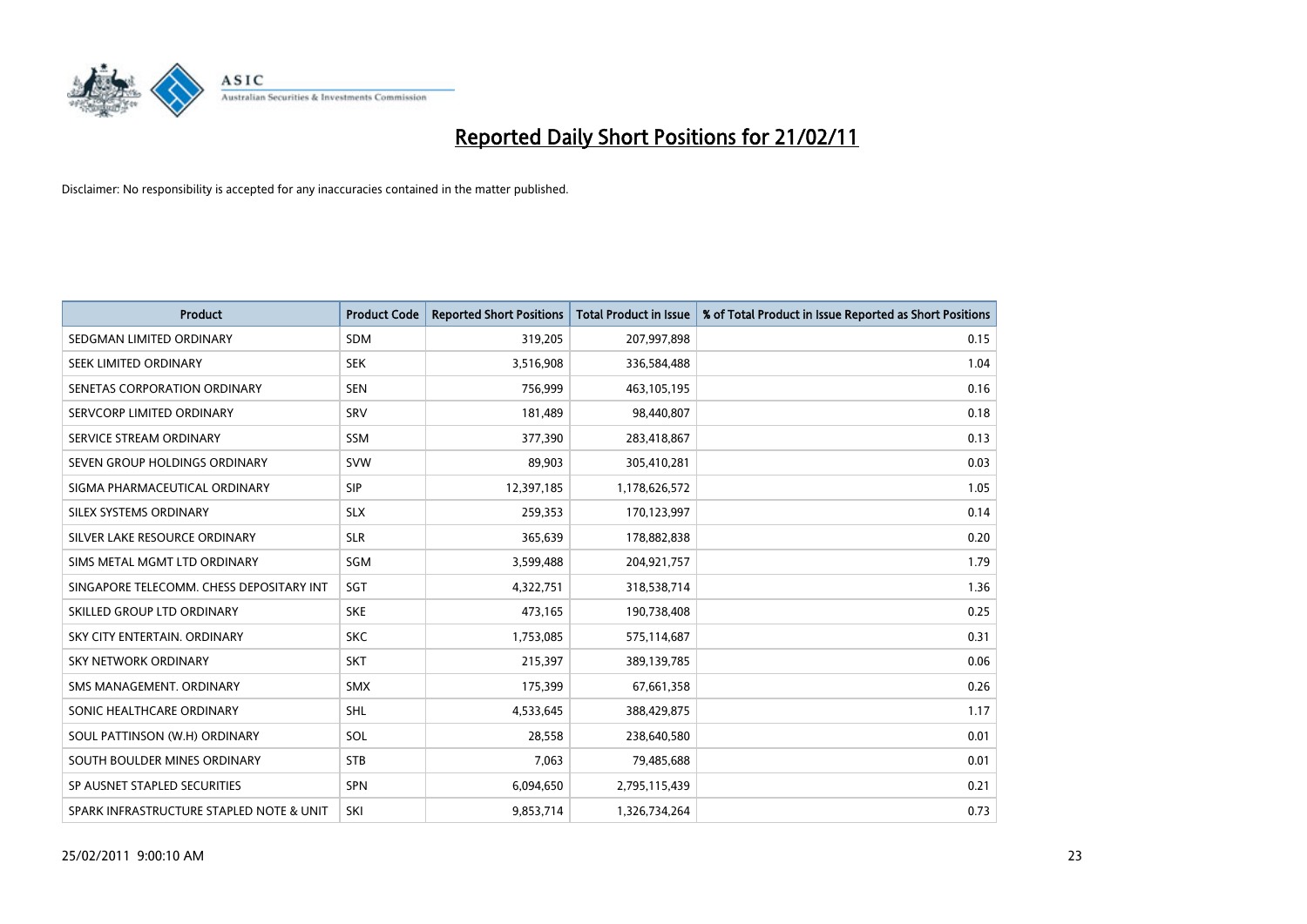

| <b>Product</b>                     | <b>Product Code</b> | <b>Reported Short Positions</b> | <b>Total Product in Issue</b> | % of Total Product in Issue Reported as Short Positions |
|------------------------------------|---------------------|---------------------------------|-------------------------------|---------------------------------------------------------|
| SPDR 200 FUND ETF UNITS            | <b>STW</b>          | 8                               | 51,439,159                    | 0.00                                                    |
| SPECIALTY FASHION ORDINARY         | <b>SFH</b>          | 2,750,130                       | 191,411,121                   | 1.43                                                    |
| SPEEWAH METALS LTD ORDINARY        | <b>SPM</b>          | 3,344                           | 113,659,397                   | 0.00                                                    |
| SPHERE MINERALS LTD ORDINARY       | <b>SPH</b>          | 6,949                           | 171,348,151                   | 0.00                                                    |
| SPOTLESS GROUP LTD ORDINARY        | <b>SPT</b>          | 2,693,177                       | 261,070,153                   | 1.05                                                    |
| ST BARBARA LIMITED ORDINARY        | <b>SBM</b>          | 3,219,062                       | 325,615,389                   | 1.00                                                    |
| STAGING CONNECTIONS ORDINARY       | <b>STG</b>          | 2,917,189                       | 78,317,726                    | 3.72                                                    |
| STANMORE COAL LTD ORDINARY         | <b>SMR</b>          | 17,231                          | 87,250,738                    | 0.02                                                    |
| STH AMERICAN COR LTD ORDINARY      | SAY                 | 9,200                           | 233,651,371                   | 0.00                                                    |
| STH CRS ELECT ENGNR ORDINARY       | <b>SXE</b>          | 14,781                          | 124,178,939                   | 0.01                                                    |
| STHN CROSS MEDIA ORDINARY          | SXL                 | 713,841                         | 378,827,750                   | 0.19                                                    |
| STOCKLAND UNITS/ORD STAPLED        | SGP                 | 15,714,710                      | 2,383,036,717                 | 0.65                                                    |
| STRAITS RES LTD. ORDINARY          | <b>SRQ</b>          | 1,787,077                       | 316, 342, 835                 | 0.55                                                    |
| <b>STW COMMUNICATIONS ORDINARY</b> | SGN                 | 328,197                         | 364,310,964                   | 0.09                                                    |
| SUNCORP GROUP LTD ORDINARY         | <b>SUN</b>          | 5,021,416                       | 1,281,390,524                 | 0.37                                                    |
| SUNDANCE RESOURCES ORDINARY        | SDL                 | 13,116,363                      | 2,712,151,668                 | 0.48                                                    |
| SUNLAND GROUP LTD ORDINARY         | <b>SDG</b>          | 220,958                         | 225,572,921                   | 0.10                                                    |
| SUPER RET REP LTD ORDINARY         | SUL                 | 118,251                         | 129,039,842                   | 0.09                                                    |
| SWICK MINING ORDINARY              | <b>SWK</b>          | 251,131                         | 236,724,970                   | 0.11                                                    |
| SYMEX HOLDINGS ORDINARY            | SYM                 | 6,633                           | 125,037,628                   | 0.01                                                    |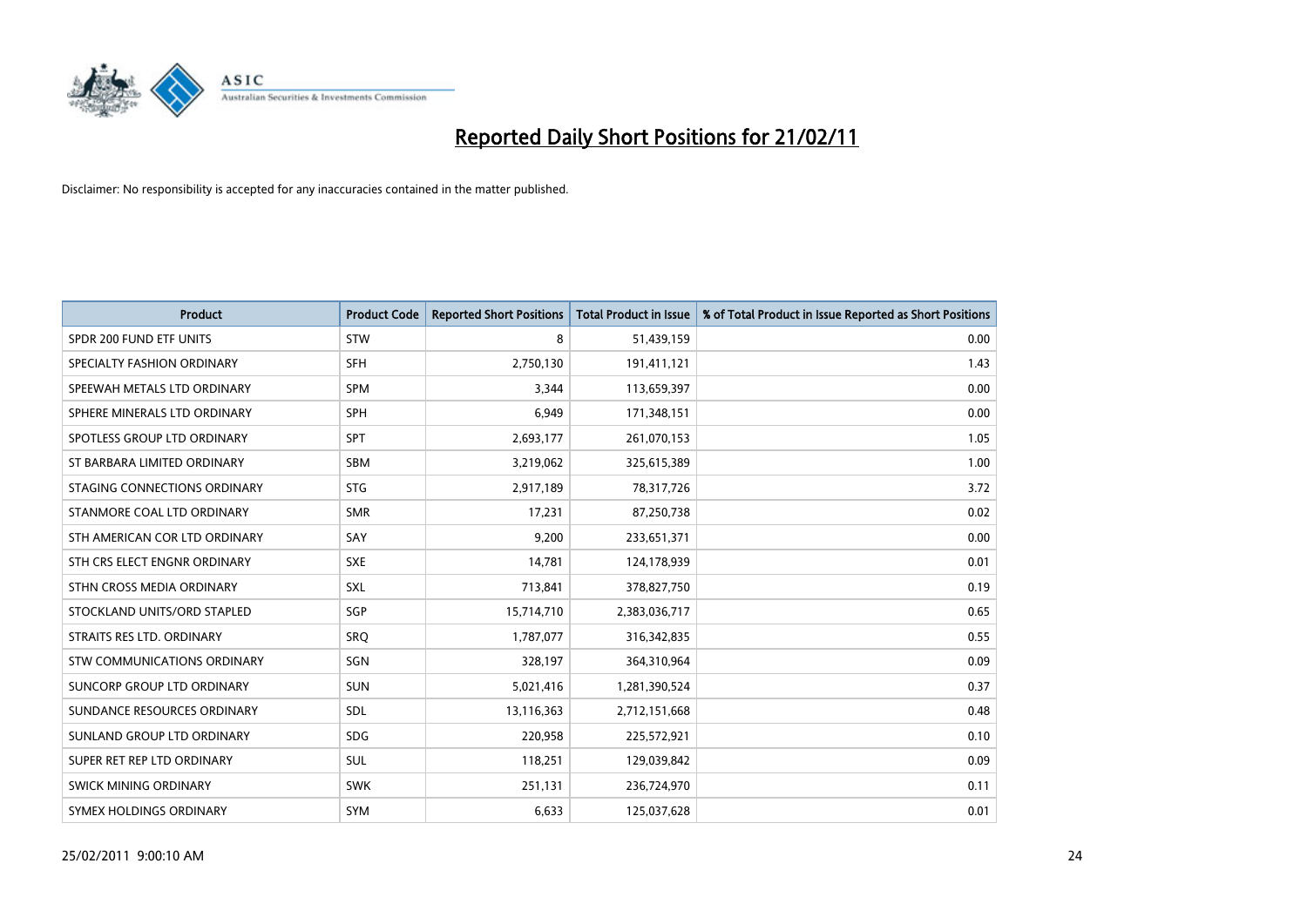

| <b>Product</b>                       | <b>Product Code</b> | <b>Reported Short Positions</b> | <b>Total Product in Issue</b> | % of Total Product in Issue Reported as Short Positions |
|--------------------------------------|---------------------|---------------------------------|-------------------------------|---------------------------------------------------------|
| <b>TABCORP HOLDINGS LTD ORDINARY</b> | <b>TAH</b>          | 1,286,566                       | 684,918,140                   | 0.18                                                    |
| TALENT2 INTERNATION ORDINARY         | <b>TWO</b>          | 7                               | 141,787,000                   | 0.00                                                    |
| <b>TALISMAN MINING ORDINARY</b>      | <b>TLM</b>          | 17,309                          | 130,438,627                   | 0.01                                                    |
| TANAMI GOLD NL ORDINARY              | <b>TAM</b>          | 22,324                          | 260,947,676                   | 0.01                                                    |
| TAP OIL LIMITED ORDINARY             | <b>TAP</b>          | 1,114,801                       | 240,967,311                   | 0.48                                                    |
| TASSAL GROUP LIMITED ORDINARY        | <b>TGR</b>          | 39,122                          | 146,304,404                   | 0.02                                                    |
| <b>TATTS GROUP LTD ORDINARY</b>      | <b>TTS</b>          | 25,178,423                      | 1,300,888,465                 | 1.93                                                    |
| TELECOM CORPORATION ORDINARY         | <b>TEL</b>          | 20,029,226                      | 1,924,622,088                 | 1.05                                                    |
| TELSTRA CORPORATION, ORDINARY        | <b>TLS</b>          | 58,255,678                      | 12,443,074,357                | 0.45                                                    |
| TEN NETWORK HOLDINGS ORDINARY        | <b>TEN</b>          | 20,970,398                      | 1,045,236,720                 | 2.02                                                    |
| TERANGA GOLD CORP CDI 1:1            | TGZ                 | 269,189                         | 149,817,696                   | 0.17                                                    |
| TERRAMIN AUSTRALIA, ORDINARY         | <b>TZN</b>          | 104,300                         | 167,315,574                   | 0.06                                                    |
| TFS CORPORATION LTD ORDINARY         | <b>TFC</b>          | 64,242                          | 228,397,097                   | 0.02                                                    |
| THE REJECT SHOP ORDINARY             | <b>TRS</b>          | 332,768                         | 26,033,570                    | 1.29                                                    |
| THOR MINING PLC CHESS DEPOSITARY     | <b>THR</b>          | 2,307                           | 240,235,256                   | 0.00                                                    |
| THORN GROUP LIMITED ORDINARY         | <b>TGA</b>          | 46,982                          | 129,858,924                   | 0.03                                                    |
| THUNDELARRA EXPLOR. ORDINARY         | <b>THX</b>          | 7,972                           | 153,414,483                   | 0.01                                                    |
| TIGER RESOURCES ORDINARY             | <b>TGS</b>          | 163,189                         | 597,523,151                   | 0.03                                                    |
| TIMBERCORP LIMITED ORDINARY          | <b>TIM</b>          | 90,074                          | 352,071,429                   | 0.02                                                    |
| TISHMAN SPEYER UNITS                 | <b>TSO</b>          | 74,427                          | 338,440,904                   | 0.02                                                    |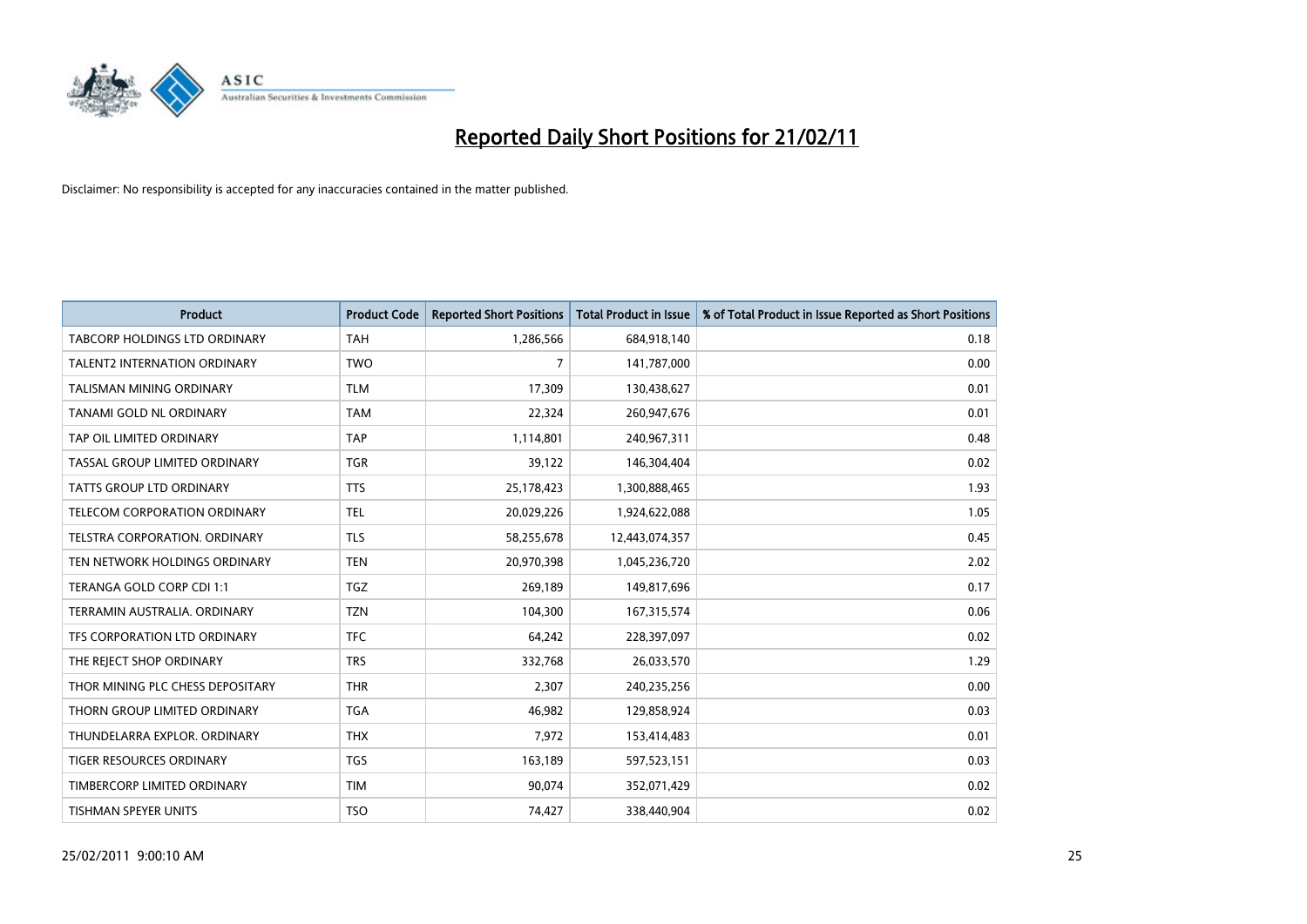

| <b>Product</b>                            | <b>Product Code</b> | <b>Reported Short Positions</b> | <b>Total Product in Issue</b> | % of Total Product in Issue Reported as Short Positions |
|-------------------------------------------|---------------------|---------------------------------|-------------------------------|---------------------------------------------------------|
| TNG LIMITED ORDINARY                      | <b>TNG</b>          | 4,321                           | 258,055,076                   | 0.00                                                    |
| TOLL HOLDINGS LTD ORDINARY                | <b>TOL</b>          | 17,280,368                      | 706,577,616                   | 2.44                                                    |
| TORO ENERGY LIMITED ORDINARY              | <b>TOE</b>          | 35,404                          | 964,936,676                   | 0.00                                                    |
| TOWER AUSTRALIA ORDINARY                  | <b>TAL</b>          | 870,066                         | 419,652,394                   | 0.19                                                    |
| <b>TOWER LIMITED ORDINARY</b>             | <b>TWR</b>          | 690,119                         | 263,603,448                   | 0.26                                                    |
| TOX FREE SOLUTIONS ORDINARY               | <b>TOX</b>          | 88,207                          | 91,855,500                    | 0.09                                                    |
| TPG TELECOM LIMITED ORDINARY              | <b>TPM</b>          | 3,639,444                       | 775,522,421                   | 0.46                                                    |
| TRANSFIELD SERV INFR STAPLED SECURITIES   | <b>TSI</b>          | 1,024,760                       | 434,862,971                   | 0.24                                                    |
| TRANSFIELD SERVICES ORDINARY              | <b>TSE</b>          | 844,596                         | 549,715,957                   | 0.16                                                    |
| TRANSPACIFIC INDUST, ORDINARY             | <b>TPI</b>          | 19,498,598                      | 960,638,735                   | 2.03                                                    |
| TRANSURBAN GROUP TRIPLE STAPLED SEC.      | <b>TCL</b>          | 4,511,834                       | 1,443,543,731                 | 0.32                                                    |
| TRINITY GROUP STAPLED SECURITIES          | <b>TCO</b>          | 3,419                           | 231,701,539                   | 0.00                                                    |
| TROY RESOURCES NL ORDINARY                | <b>TRY</b>          | 15,678                          | 87,565,323                    | 0.01                                                    |
| <b>UGL LIMITED ORDINARY</b>               | <b>UGL</b>          | 5,136,328                       | 166,028,705                   | 3.09                                                    |
| UNILIFE CORPORATION CDI US PROHIBITED     | <b>UNS</b>          | 213,530                         | 277,791,611                   | 0.07                                                    |
| UXC LIMITED ORDINARY                      | <b>UXC</b>          | 618,987                         | 305,789,718                   | 0.20                                                    |
| VALAD PROPERTY GROUP STAPLED US PROHIBIT. | <b>VPG</b>          | 4,206,636                       | 115,108,116                   | 3.66                                                    |
| VDM GROUP LIMITED ORDINARY                | <b>VMG</b>          | 41,964                          | 193,127,749                   | 0.03                                                    |
| <b>VENTURE MINERALS ORDINARY</b>          | <b>VMS</b>          | 97,632                          | 220,943,592                   | 0.04                                                    |
| <b>VENTUREX RESOURCES ORDINARY</b>        | <b>VXR</b>          | 1,449,645                       | 972,067,348                   | 0.15                                                    |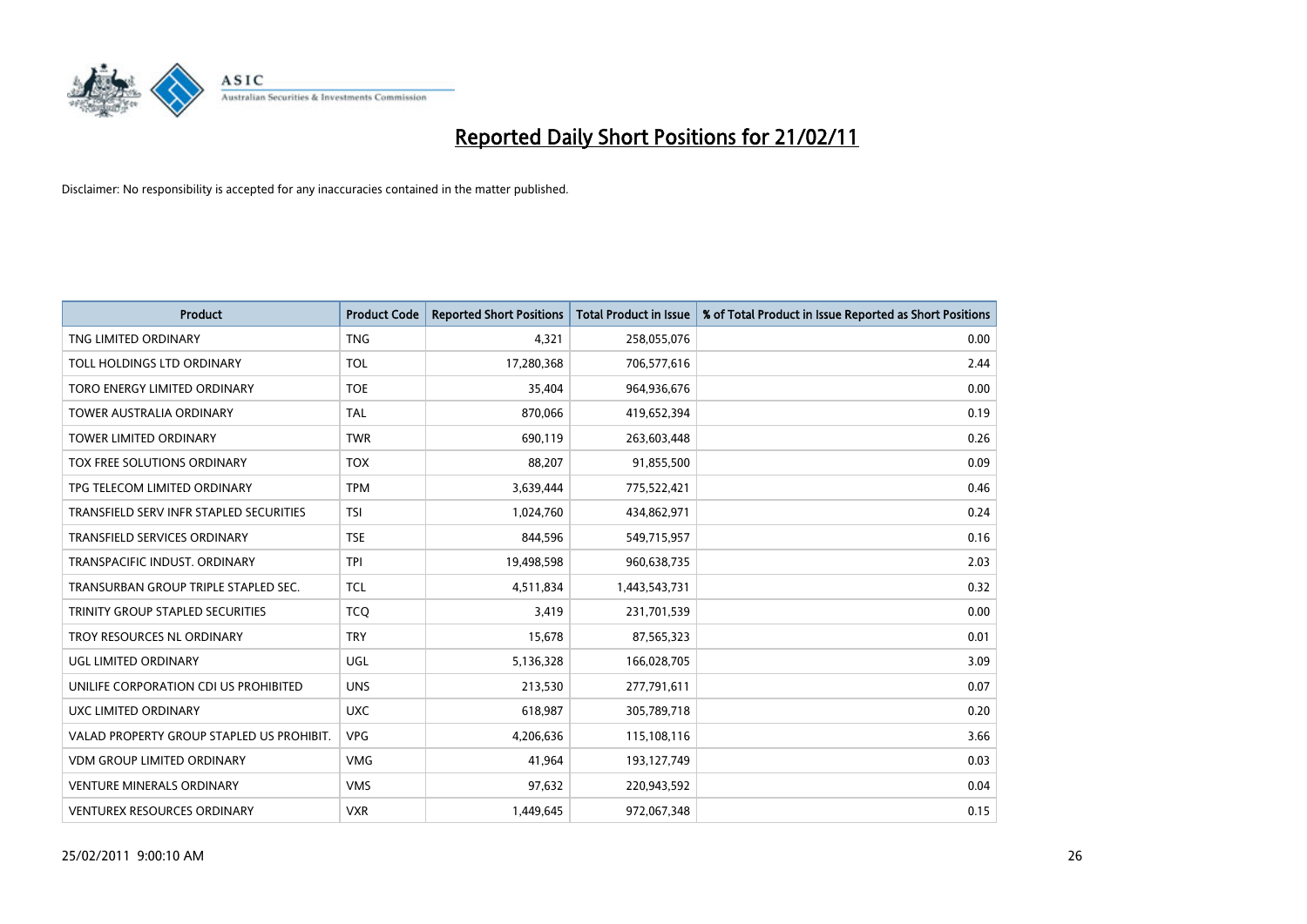

| <b>Product</b>                           | <b>Product Code</b> | <b>Reported Short Positions</b> | <b>Total Product in Issue</b> | % of Total Product in Issue Reported as Short Positions |
|------------------------------------------|---------------------|---------------------------------|-------------------------------|---------------------------------------------------------|
| <b>VIRGIN BLUE HOLDINGS ORDINARY</b>     | <b>VBA</b>          | 16,118,022                      | 2,210,197,600                 | 0.74                                                    |
| VISION GROUP HLDGS ORDINARY              | <b>VGH</b>          | 78,000                          | 73,583,806                    | 0.11                                                    |
| <b>VITA GROUP LTD ORDINARY</b>           | <b>VTG</b>          | 75,190                          | 142,499,800                   | 0.05                                                    |
| VITERRA INC CDI 1:1                      | <b>VTA</b>          | 3,828                           | 68,629,939                    | 0.01                                                    |
| <b>VMOTO LIMITED ORDINARY</b>            | <b>VMT</b>          | 100,000                         | 593,865,868                   | 0.02                                                    |
| VNGD ALL-WORLD EX-US CDI 1:1             | <b>VEU</b>          | 2,058                           | 563,668                       | 0.37                                                    |
| <b>WATPAC LIMITED ORDINARY</b>           | <b>WTP</b>          | 29,423                          | 183,341,382                   | 0.01                                                    |
| <b>WDS LIMITED ORDINARY</b>              | <b>WDS</b>          | 36,944                          | 143,107,458                   | 0.03                                                    |
| WEBIET LIMITED ORDINARY                  | <b>WEB</b>          | 88,202                          | 77,961,278                    | 0.12                                                    |
| <b>WESFARMERS LIMITED ORDINARY</b>       | <b>WES</b>          | 21,410,210                      | 1,005,187,251                 | 2.10                                                    |
| WESFARMERS LIMITED PARTIALLY PROTECTED   | <b>WESN</b>         | 70,569                          | 151,884,911                   | 0.03                                                    |
| WEST AUSTRALIAN NEWS ORDINARY            | <b>WAN</b>          | 9,500,509                       | 219,668,970                   | 4.32                                                    |
| <b>WESTERN AREAS NL ORDINARY</b>         | <b>WSA</b>          | 7,981,978                       | 179,735,899                   | 4.44                                                    |
| WESTERN DESERT RES. ORDINARY             | <b>WDR</b>          | 948                             | 154,684,908                   | 0.00                                                    |
| WESTFIELD GROUP ORD/UNIT STAPLED SEC     | <b>WDC</b>          | 11,993,322                      | 2,308,988,539                 | 0.51                                                    |
| <b>WESTFIELD RETAIL TST UNIT STAPLED</b> | <b>WRT</b>          | 11,015,696                      | 3,054,166,195                 | 0.35                                                    |
| <b>WESTPAC BANKING CORP ORDINARY</b>     | <b>WBC</b>          | 27,047,001                      | 3,008,654,525                 | 0.86                                                    |
| WHITE ENERGY COMPANY ORDINARY            | <b>WEC</b>          | 10,231,741                      | 313,437,011                   | 3.26                                                    |
| WHITEHAVEN COAL ORDINARY                 | <b>WHC</b>          | 1,415,203                       | 493,700,070                   | 0.29                                                    |
| WHK GROUP LIMITED ORDINARY               | <b>WHG</b>          | 34,474                          | 265,142,652                   | 0.01                                                    |